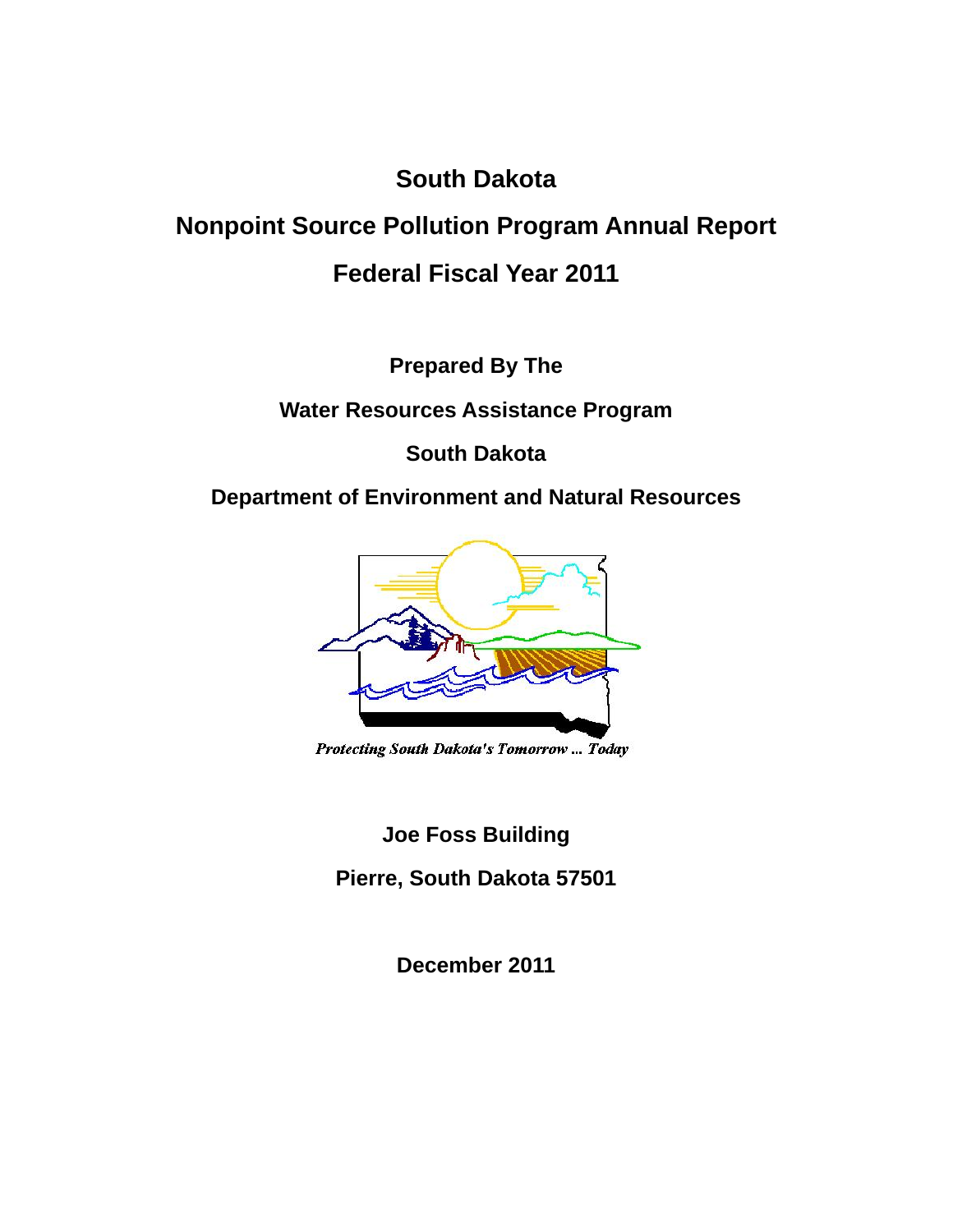## **South Dakota**

## **Department of Environment and Natural Resources Nonpoint Source Pollution Program Annual Report**

## **Federal Fiscal Year 2011**

#### **South Dakota NPS Program Structure and Management**

The South Dakota Nonpoint Source (NPS) Pollution Program is administered by the South Dakota Department of Environment and Natural Resources' (DENR) Water Resources Assistance Program (WRAP). NPS pollution activities completed by program staff are selected to improve, restore and maintain the water quality of the state's lakes, streams, wetlands, and ground water in partnership with other organizations, agencies and citizens. For more information about DENR's NPS activities visit:

#### http://denr.sd.gov/dfta/wp/wp.aspx

The South Dakota Nonpoint Source Task Force is DENR's primary partner for implementation of the South Dakota NPS Program. The task force is a citizen's advisory group with a membership of approximately twenty-three agencies, organizations and tribal representatives (see Table 1). For additional information about the task force visit:

#### http://denr.sd.gov/dfta/wp/npstf.aspx

#### **Table 1. NPS Task Force Core Agencies & Interest Groups**

| Corn Growers Association                              | <b>SD Pork Producers</b>             |
|-------------------------------------------------------|--------------------------------------|
| Izaak Walton League of America                        | SD Wheat, Inc.                       |
| Lower Brule Sioux Tribe                               | South Dakota State University        |
| <b>Natural Resources Conservation Service</b>         | US Bureau of Reclamation             |
| <b>Planning Districts</b>                             | <b>US Fish and Wildlife Services</b> |
| <b>Resource Conservation and Development Councils</b> | <b>US Forest Service</b>             |
| SD Assoc. of Conservation Districts                   | <b>US Geological Survey</b>          |
| SD Cattlemen's Association                            | <b>Water Development Districts</b>   |
| <b>SD Conservation Commission</b>                     |                                      |
| SD Dept. of Agriculture                               |                                      |
| SD Dept. of Environment and Natural Resources         |                                      |
| SD Dept. of Game, Fish and Parks                      |                                      |
| SD Dept. of Transportation                            |                                      |
| SD Farm Bureau                                        |                                      |
| SD Grassland Coalition                                |                                      |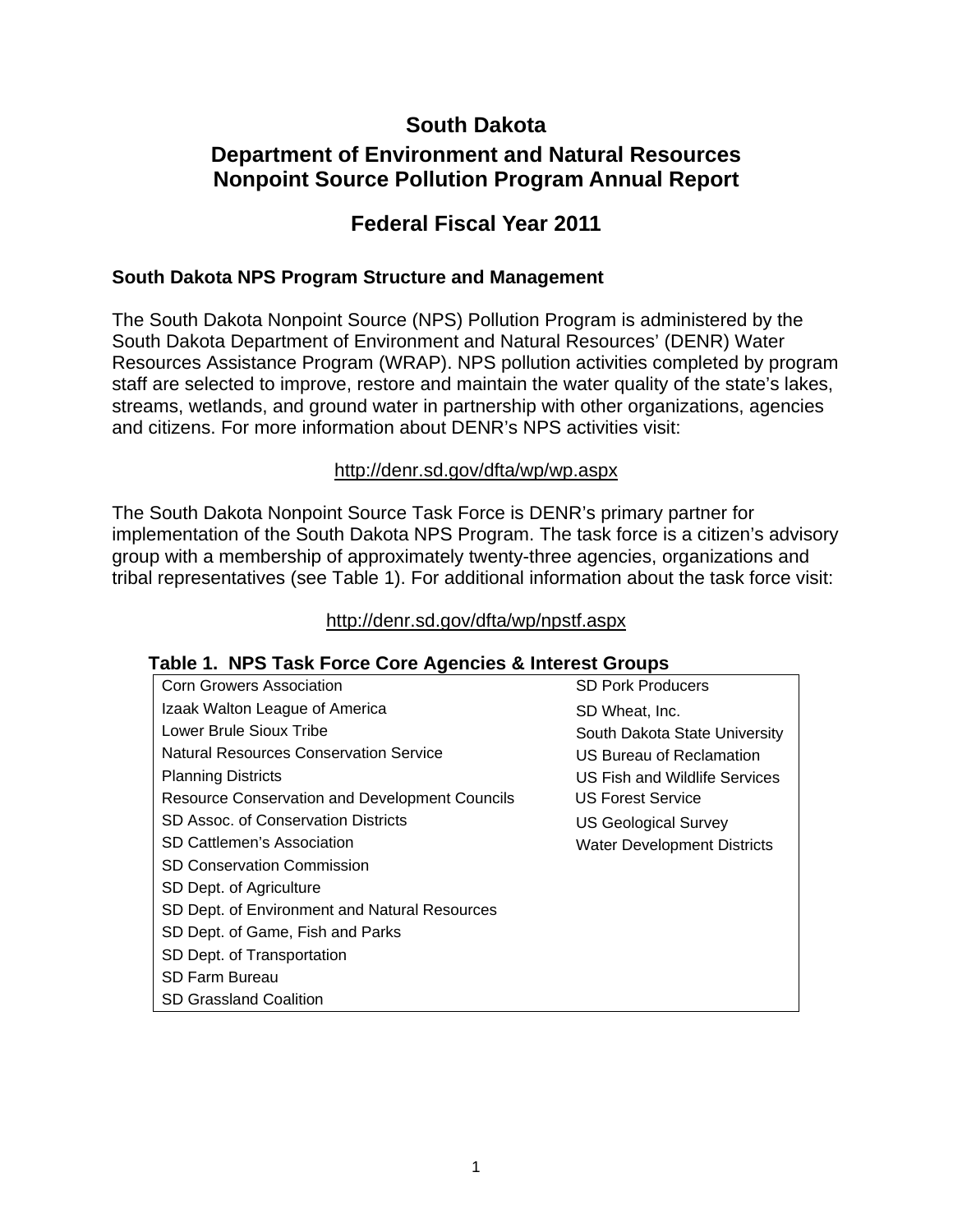## **319 Grant**

The South Dakota Department of Environment and Natural Resources' FFY 2011 Section 319 grant award from the Environmental Protection Agency (EPA) consisted of \$1,109,000 in base funds and \$1,635,000 in incremental funds. The \$2,744,000 total award was allocated as follows; Staff & Support - \$673,680 and 319 Projects - \$2,070,320. Projects awarded funding from the Department's FFY 2011 Grant are listed in Table 2.

| Project                                        | Project Grant (\$) |             |    |                               |    |             |
|------------------------------------------------|--------------------|-------------|----|-------------------------------|----|-------------|
| <b>Staff &amp; Support</b>                     |                    | <b>Base</b> |    | <b>Incremental</b>            |    | Total       |
| <b>DENR Staffing and Technical Support</b>     |                    | \$673,680   |    |                               | \$ | 673,680     |
| <b>Implementation</b>                          |                    |             |    |                               |    |             |
| Belle Fourche River - Segment 5                |                    | \$332,000   |    |                               | S  | 332,000     |
| Central Big Sioux River Project - Segment 2    | S                  | 103,320     | S  | 228,680                       | \$ | 332,000     |
| East Dakota Riparian Area Protection           |                    |             | \$ | 238,320                       | \$ | 238,320     |
| Lake Poinsett Project - Segment 2 (Amendment)  |                    |             | \$ | 332,000                       | \$ | 332,000     |
| Lewis & Clark Watershed Project - Segment 3    |                    |             | \$ | 492,000                       | \$ | 492,000     |
| Spring Creek Watershed - Segment 1 (Amendment) |                    |             | \$ | 252,000                       | \$ | 252,000     |
| Vermillion River Basin - Segment 1 (Amendment) |                    |             | \$ | 92,000                        | \$ | 92,000      |
|                                                |                    |             |    | Total \$1,109,000 \$1,635,000 |    | \$2,744,000 |

|  |  |  | Table 2. FFY 2011 Section 319 Project Awards |
|--|--|--|----------------------------------------------|
|--|--|--|----------------------------------------------|

Projects (Table 3) awarded 319 funding during FFY 2011 using prior year funds reverted from projects that were completed but did not expend the total amount awarded.

| Project                                          |       | Project Grant (\$) | 319 Grant<br>Year |
|--------------------------------------------------|-------|--------------------|-------------------|
| Implementation                                   |       |                    |                   |
| 303(d) Watershed Planning & Assistance Segment 2 |       | \$<br>26,194       | 2007              |
| <b>Brown County Segment 2</b>                    |       | \$<br>39,347       | 2007              |
| Central Big Sioux River Segment 2                |       | \$<br>17,498       | 2006              |
| Central Big Sioux River Segment 2                |       | \$<br>19,790       | 2010              |
| Central Big Sioux River Segment 2                |       | \$<br>78,897       | 2009              |
| Grassland Management & Planning Segment 2        |       | \$<br>39,347       | 2003              |
| Lewis and Clark Watershed Project Segment 2      |       | \$<br>50,000       | 2007              |
| Lewis and Clark Watershed Project Segment 2      |       | \$<br>100.000      | 2006              |
| Medicine Creek Watershed                         |       | \$<br>10,283       | 2009              |
| Nonpoint Source I&E Segment 3                    |       | \$<br>20,302       | 2007              |
| Northeast Glacial Lakes Segment 2                |       | \$<br>150,000      | 2007              |
|                                                  | Total | \$<br>551,658      |                   |

#### **Table 3. Projects Awarded Section 319 Grants from Prior Year Funds**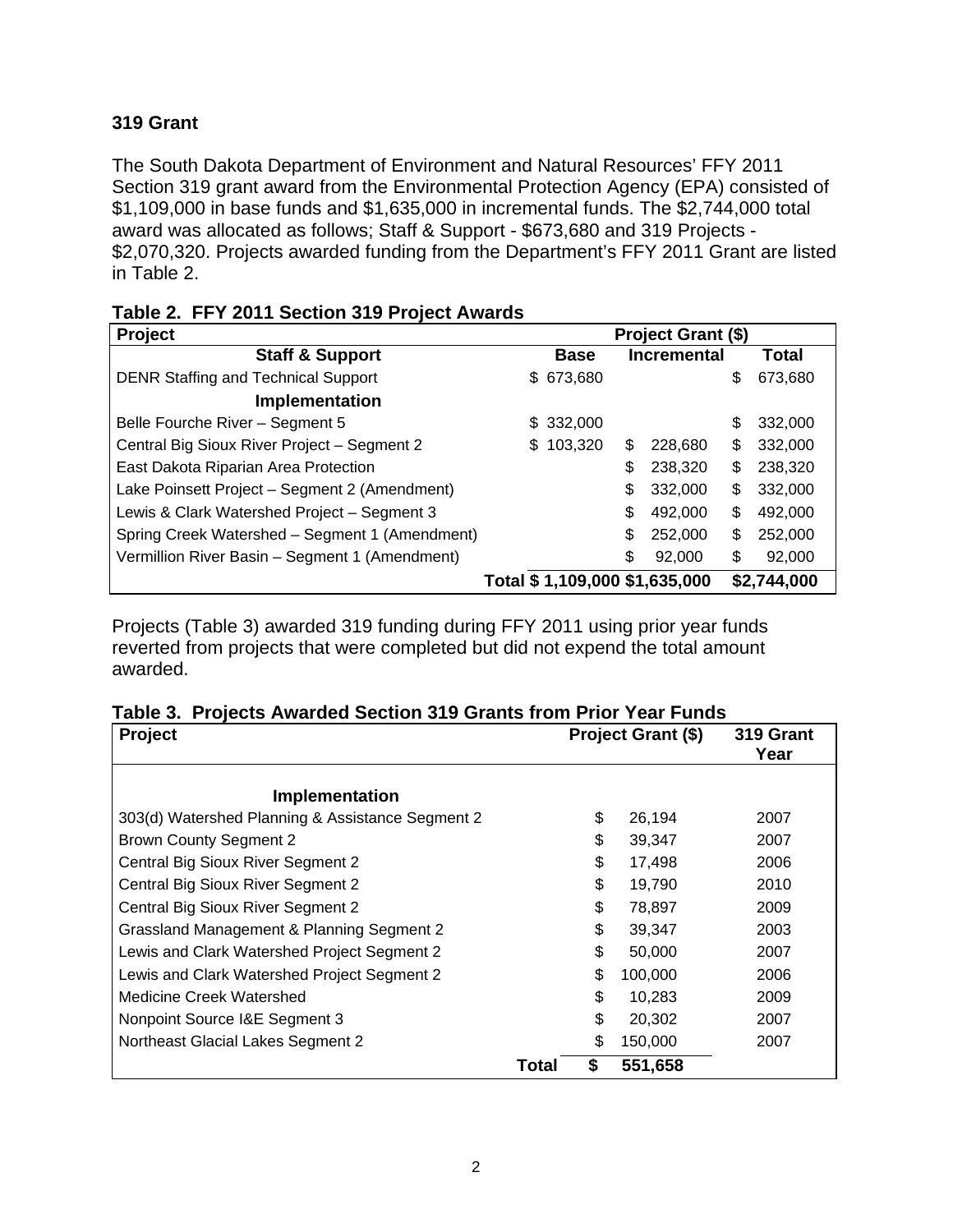## **Active 319 Projects**

A list of Section 319 projects funded by previous grant awards that were open during the FFY 2011 reporting period is provided in Appendix A. The list is arranged by river basin.

#### **Completed 319 Projects**

Table 4 contains a list of 319 projects closed during FFY 2011. The status of the final report is listed for each project.

|                                                  | <b>Final Report Status</b> |             |            |                 |            |
|--------------------------------------------------|----------------------------|-------------|------------|-----------------|------------|
| <b>Project</b>                                   | In                         | In Review   |            | <b>Approved</b> |            |
|                                                  | <b>Preparation</b>         | <b>DENR</b> | <b>EPA</b> | <b>DENR</b>     | <b>EPA</b> |
| Big Sioux TMDL Through Sioux Falls               |                            |             | x          |                 |            |
| <b>Black Hills Stream Temperature Assessment</b> |                            | X           |            |                 |            |
| Central Big Sioux River (Interim) Project        | х                          |             |            |                 |            |
| Grassland Management & Planning Seg. 2           |                            |             |            | X               | х          |
| Lewis & Clark Segment 2                          | x                          |             |            |                 |            |
| Lower Cheyenne River TMDL Assessment 2           |                            |             |            | X               | X          |
| Northeast Glacial Lakes Segment 1                |                            |             |            | X               | X          |
| Reference Site Validation & Biomonitoring        |                            |             |            | X               | Х          |

#### **Table 4. 319 Projects Closed During FFY 2011**

A historical list of Section 319 projects completed by DENR and its project partners is provided in Appendix B. The projects are listed alphabetically by river basin. Unless otherwise indicated, a final report for each project has been filed with EPA, entered in Grant Reporting and Tracking System (GRTS), and is available from the SD State Library. Several of the reports are also available by visiting:

#### http://denr.sd.gov/dfta/wp/wqinfo.aspx#Project

During 2011 DENR continued activities to close out all 319 grants awarded to the department by their current expiration dates. The 2007 grant is on target for being completed on time in 2012.

## **604(b) Grant**

South Dakota had four 604(b) grants open during the FFY 2011 reporting period. The Section 604(b) project activities are detailed in Table 5.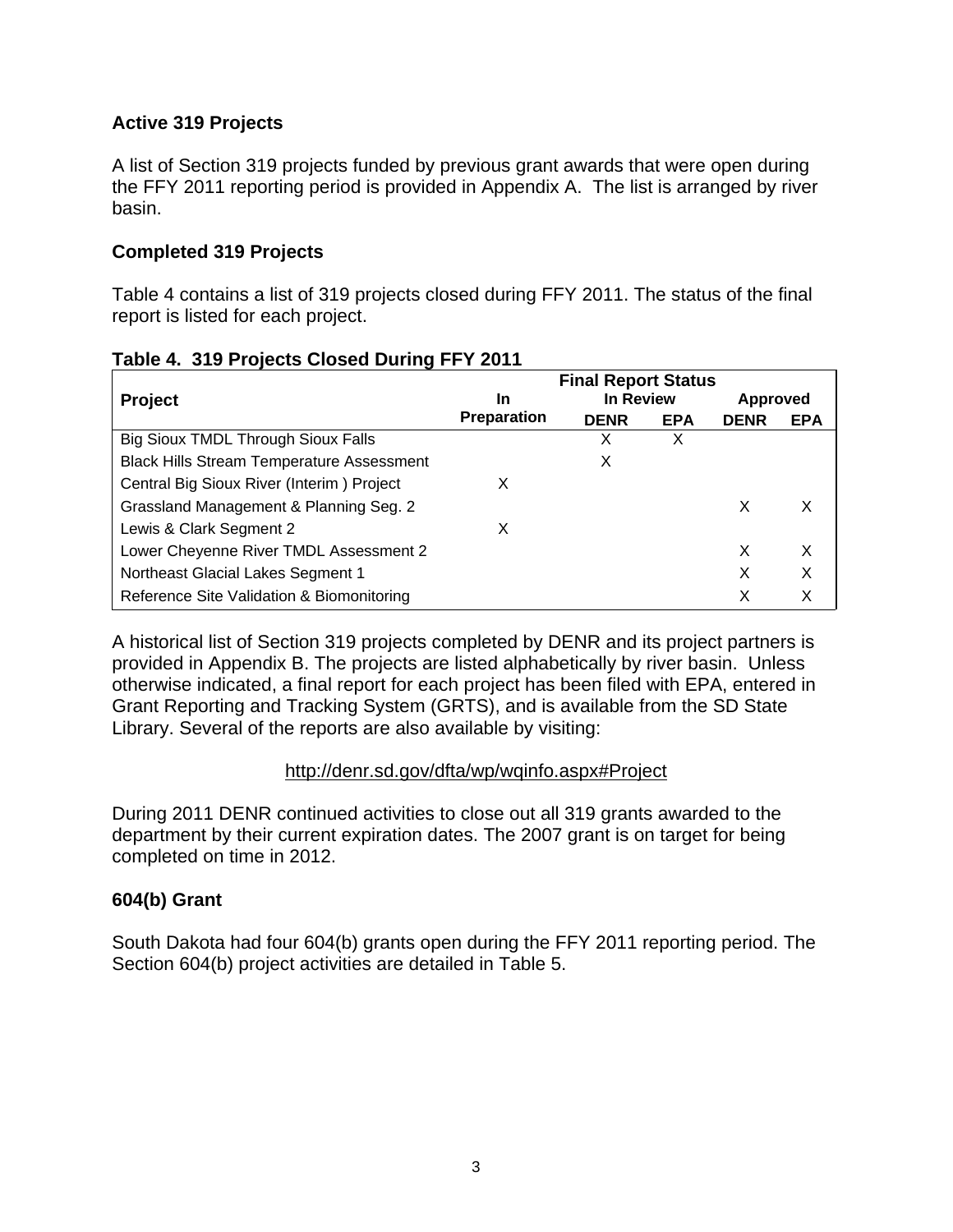| Grant #C 6 - 99813108                                        |              |
|--------------------------------------------------------------|--------------|
| 01-Oct-2008 through 30-Sep-2011                              |              |
| Project                                                      | Grant $(\$)$ |
| Black Hills & Eastern SD Ref. Sites Taxonomic Analysis       | \$27,270     |
| <b>DENR Staff &amp; Support</b>                              | \$59,084     |
| DENR Statewide Lake Survey (2011)                            | \$5,255      |
| <b>French Creek Assessment</b>                               | \$28,670     |
| Lake Campbell (Brookings Co.) Post Project Assessment        | \$6,877      |
| Sioux Falls - Big Sioux River TMDL                           | \$135,000    |
| <b>White River TMDLs</b>                                     | \$24,000     |
|                                                              | \$286,156    |
| Grant # 2P 97879101                                          |              |
| 18-Feb-09 through 30-Sep-2011                                |              |
| Project                                                      | Grant (\$)   |
| Black Hills & Eastern SD Ref. Sites Taxonomic Analysis       | \$32,938     |
| DENR Statewide Lake Survey (2009-2010)                       | \$23,848     |
| <b>Statewide Mercury TMDL</b>                                | \$35,614     |
| Upper James River TMDL                                       | \$62,138     |
| <b>Whetstone River TMDL</b>                                  | \$39,762     |
|                                                              | \$194,300    |
| Grant #C6 - 99813110                                         |              |
| 01-Jul-2010 through 30-Sep-2011                              |              |
| Project                                                      | Grant (\$)   |
| Northern Glaciated Plains Ref. Site Validation & Bio Toolkit | \$76,500     |
| White River TMDLs                                            | \$24,500     |
|                                                              | \$101,000    |
| Grant #C 6 - 99813111<br>15-Jul-2011 through 30-Sep-2013     |              |
| Project                                                      | Grant (\$)   |
| <b>Brookings Storm Water Flows</b>                           | \$25,000     |
| <b>DENR Staff &amp; Support</b>                              | \$36,480     |
| DENR Statewide Lake Surveys (2011-2012)                      | \$18,520     |
| <b>White River TMDLs</b>                                     | \$20,000     |
|                                                              |              |

A historical listing of completed 604(b) funded projects is located in Appendix C.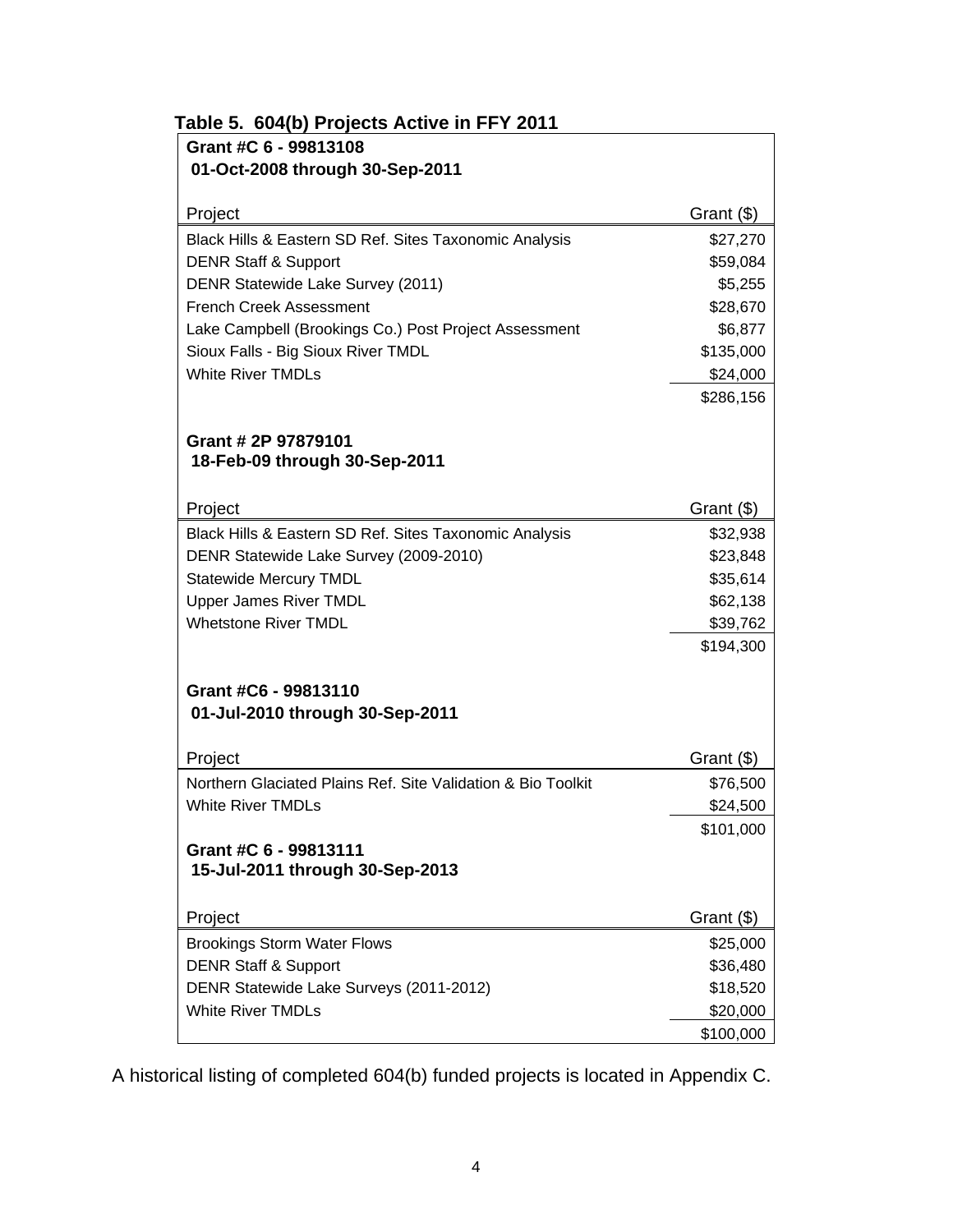## **Section 106 Categorical Grant**

South Dakota had three 106 Supplemental Categorical grants open during the FFY 2011 reporting period. The Section 106 project activities are detailed in Table 6.

| rable 6. Section Too Categorical Grant Activities            |            |
|--------------------------------------------------------------|------------|
| <b>Grant I-97845508</b>                                      |            |
| 18-May-2008 through 30-Sep-2011                              |            |
|                                                              |            |
| Project                                                      | Grant (\$) |
| Beneficial use assessments                                   | \$52,917   |
| <b>DENR Stream Reference Site Development</b>                | \$60,968   |
| Methodologies/sediment sources Upper James River Assessment  | \$11,030   |
| National Streams Survey -- EPA In-Kind                       | \$400,000  |
| Stage/Discharge Relationship Development                     | \$180,010  |
| <b>Statewide Mercury TMDL</b>                                | \$68,975   |
|                                                              | \$773,900  |
|                                                              |            |
| <b>Grant I-97884801</b>                                      |            |
| 21-Jun-10 through 30-Sep-2012                                |            |
|                                                              |            |
| Project                                                      | Grant (\$) |
| <b>DENR Stream Reference Site Development</b>                | \$17,500   |
| <b>DENR Monitoring Supplies and Equipment</b>                | \$16,595   |
| Northern Glaciated Plains Ref. Site Validation & Bio Toolkit | \$140,050  |
|                                                              | \$174,145  |
| <b>Grant I-97886501</b>                                      |            |
| 1-Oct-10 through 30-Sep-2013                                 |            |
|                                                              |            |
| Project                                                      | Grant (\$) |
| Northern Glaciated Plains Ref. Site Validation & Bio Toolkit | \$86,000   |
| <b>DENR Stream Reference Site Development</b>                | \$18,000   |
| Stage/Discharge Relationship Development                     | \$70,000   |
| <b>EPA In-Kind for Lab Services</b>                          | \$26,000   |
| EPA In-Kind for Wetland Survey Field Work                    | \$78,000   |
|                                                              | \$278,000  |

## **Table 6. Section 106 Categorical Grant Activities**

A historical listing of completed Section 106 funded projects is located in Appendix D.

## **Grants Reporting and Tracking System**

South Dakota enters information about 319 funded projects into the EPA Grants Reporting and Tracking System (GRTS) database. The GRTS database contains information about project funding, goals, and tasks. During FFY 2011, DENR entered annual evaluations for all existing projects. The reports detail project activities and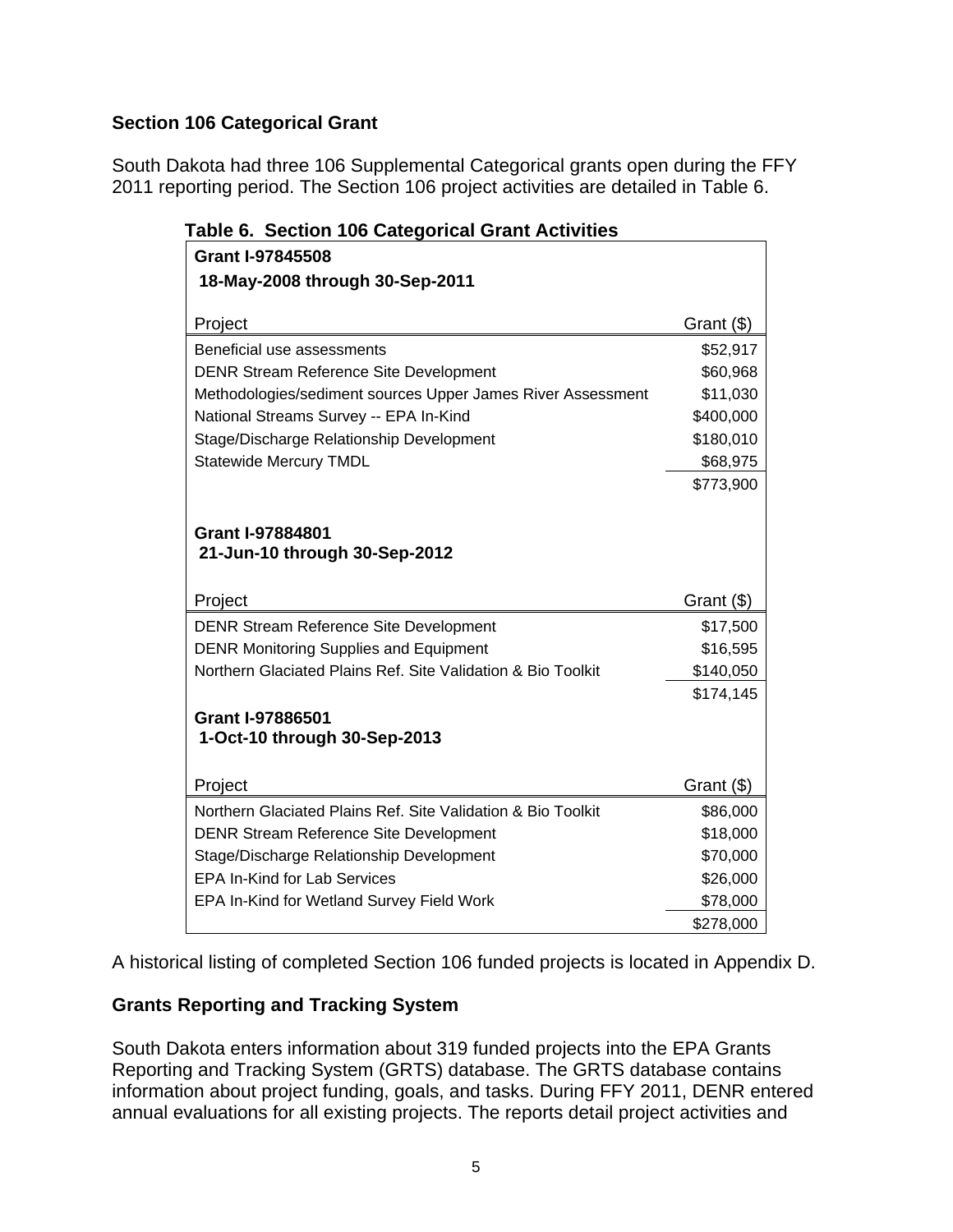progress for the period October 1, 2010 – September 30, 2011. The program can be accessed at:

## http://denr.sd.gov/dfta/wp/grts.aspx

## **Staff**

During the reporting period, the Watershed Protection Section was authorized 15.5 full time equivalents. Included in the number were twelve environmental scientists, two natural resources engineers, a secretary, and a half time program administrator. Visit the Watershed Protection website for contact information, areas of program responsibility, and information about staff and support program goals.

## http://denr.sd.gov/dfta/wp/staff.aspx

Watershed staff has access to the services of other Division of Financial and Technical Assistance and department media program staff as needed to carry out the mission of the Watershed Protection section.

Watershed staff provided funded projects with technical assistance and project oversight through onsite and electronic means during FFY 2011. They also assisted prospective project partners with the preparation of project proposals and implementation plans. In FFY 2011 staff initiated 11 contracts obligating \$2,652,074 in federal funds and processed 170 payment requests for federal funds totaling \$3,464,658 from all sources; and initiated 4 contracts obligating \$2,166,014 in state and other funds and processed 29 payment requests totaling \$1,698,639 (total includes Clean Water State Revolving Fund NPS loans).

## **Training & Support**

Training was provided for department program staff, local watershed implementation and assessment project staff, and stakeholder groups. This training consisted of onsite project assistance, specialized training for monitoring and assessment, and coordinator workshops. An example of this training was the Annualized Agricultural Non-point Source (AnnAGNPS) watershed model workshop. The training covered model capabilities; introduction to model processes; calibration and validation techniques; and methods for analyzing output.

In addition to the training opportunities provided with direct involvement by the department, training is provided by 319 implementation project sponsors. Examples of training opportunities would be Volunteer Water Quality Monitoring, Managed Grazing Tours and Workshops, and Nutrient Management workshops.

## **Project Guidance & Oversight**

Watershed staff provides project management assistance to project sponsors during all phases of project development, implementation, and evaluation. The project guidance information and other documents are available at: http://denr.sd.gov/dfta/wp/319.aspx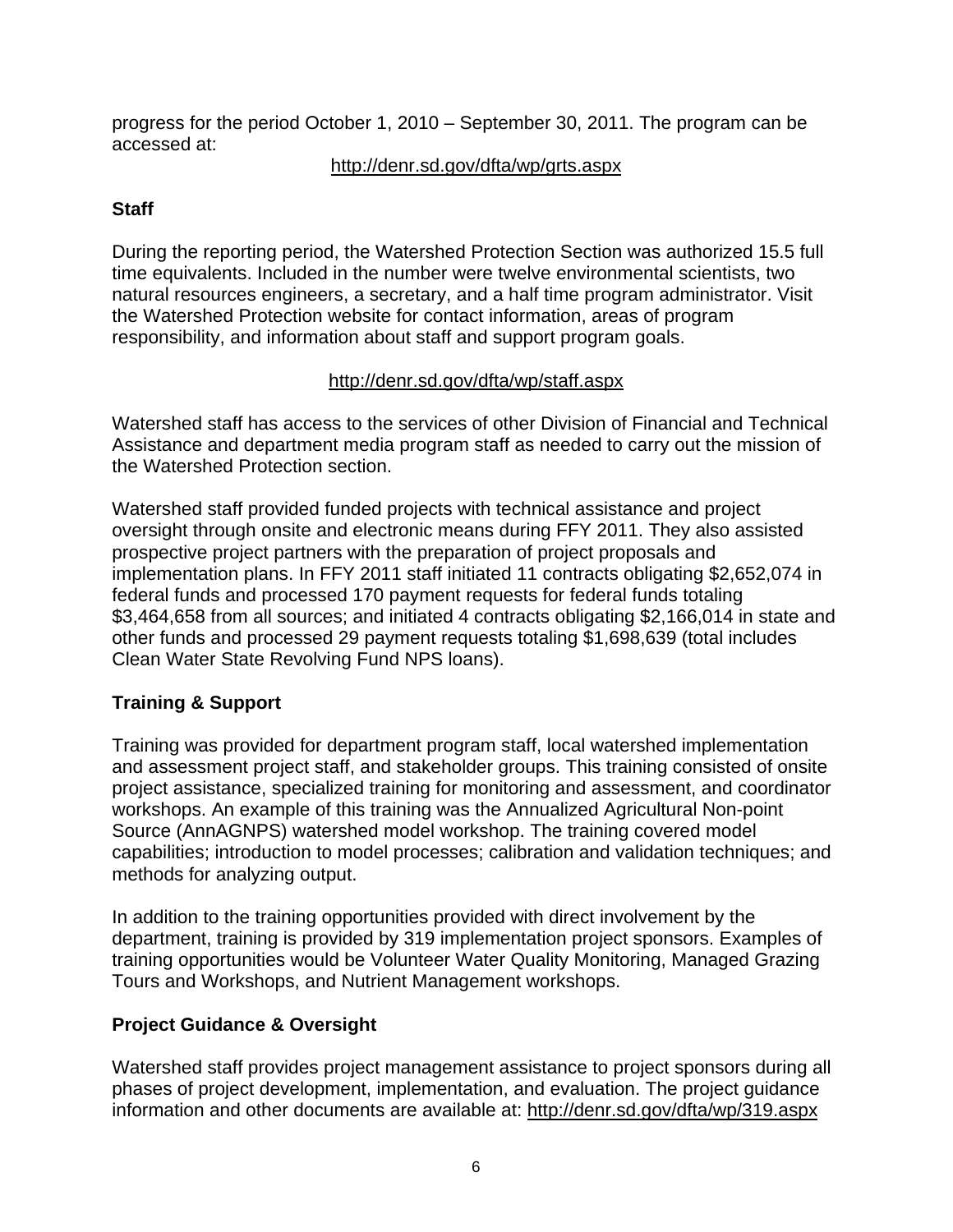Program project officers are encouraged to complete at least two onsite visits to each assigned project each year. During FFY 2011, the review resulted in the revision of several project implementation plans and budgets, and development of exit strategies for several projects prior to their expiration dates.

#### **Information and Education**

The NPS Information and Education (I & E) Program is implemented through DENR's Water Resources Assistance Program. In FFY 2003, the decision was made to outsource the primary responsibility for the implementation of the statewide NPS I & E workplan to the South Dakota Discovery Center and Aquarium. The Discovery Center was awarded a \$200,000 grant in FFY 2004 for that purpose. In FFY 2007, the Center was awarded \$200,000 in additional 319 funds to continue the project. In FFY 2010, it received \$300,000 for Segment 3.

DENR maintains a close working relationship with the Discovery Center to ensure program milestones are met and to ensure that the program is widely advertised. Information about the mini-grants program is provided at NPS Task Force meetings, at training sessions, through the Discovery Center's outreach activities, and the information is provided to the local and state media outlets.

The NPS priority areas addressed by the strategy are wetland and watershed ecology, TMDLs, nutrient and manure management (no demonstration projects), "Smart Growth" and low impact development, phosphorous and nutrient criteria, and healthy watershed protection. Three mini-grant projects were funded in FFY 2011(Lakes & Streams Ecology Workshops, Missouri River Sedimentation Outreach, and Zero Phosphorous Outreach).

Additional outreach activities with which the department was involved during FFY 2011 are outlined below.

#### **Volunteer Water Quality Network**

Dakota Water Watch is a system of trained citizen volunteers who take time each year to gather water quality information on lakes, streams, and wetlands in their area. This helps fill existing data gaps and helps to improve or maintain the water quality in eastern South Dakota and throughout the state.

Since 1992, South Dakota Water Festivals have delivered a strong water conservation message to an increasing number of fourth graders. Our goal is to provide a multi-topic, interdisciplinary, one-day water "science fair" where kids apply water education knowledge learned in the classroom to "real life" problem solving situations.

Adopt-A-Stream is where groups or individuals adopt lakes and streams by cleaning shorelines of litter. Signs are posted to advertise the group's activity and encourage others to not litter or pollute.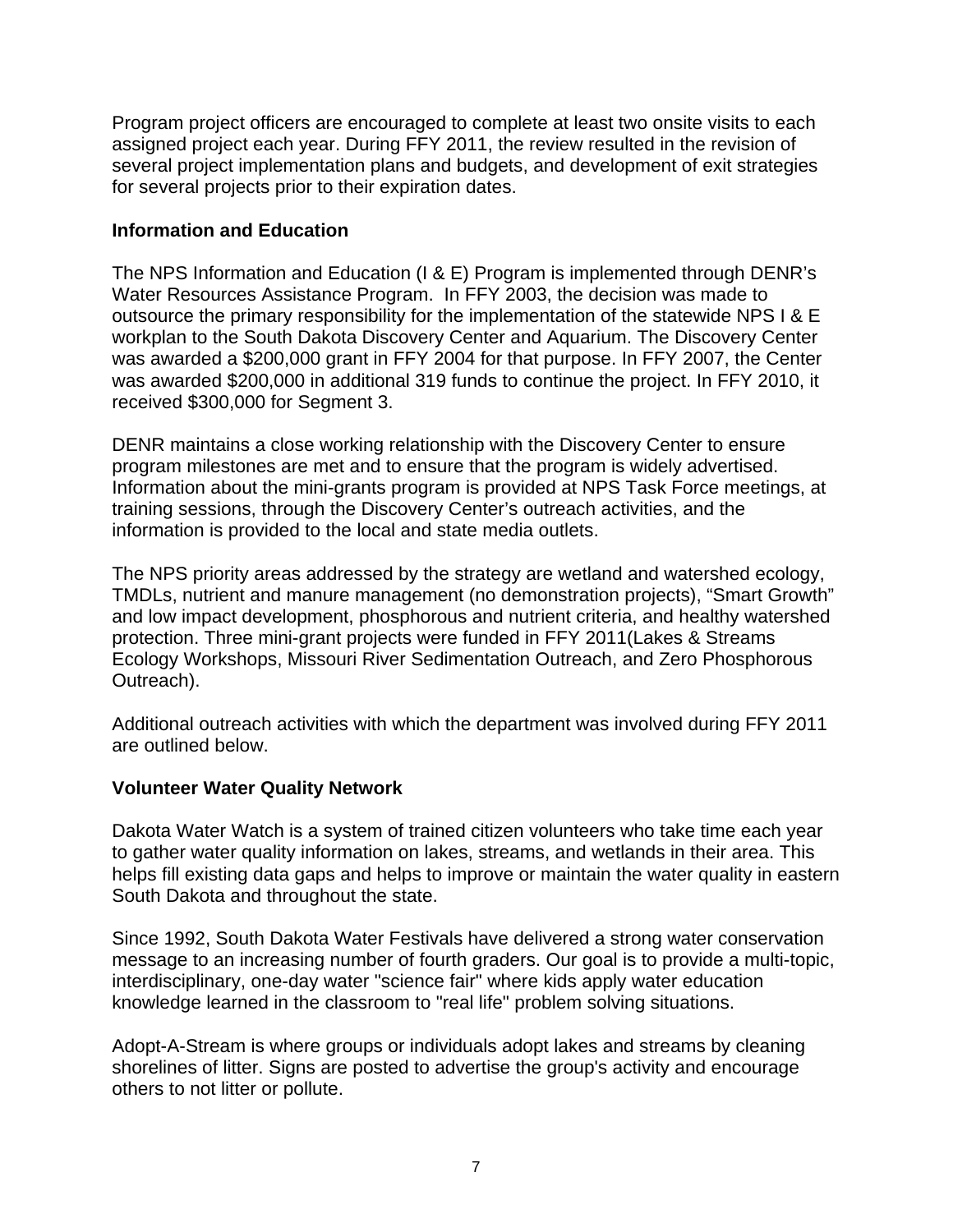Project WET is an environmental teaching module for elementary teachers. The module emphasizes water related issues. Project WET is coordinated through the South Dakota Discovery Center.

## **Program Website**

The Water Resources Assistance Program has maintained a website since 1998. The website provides access to water resources information, reports, and opportunities for involvement such as: EPA national and Region VIII and state NPS program guidance; and project management programs including GRTS, Spreadsheet Tool for the Estimation of Pollutant Load (STEPL), and the SD NPS Project Management System (The Tracker Program). The site may be accessed at:

## http://denr.sd.gov/dfta/wp/wp.aspx

## **Displays/Conferences**

The program assisted other department programs and project partners with the development of displays for water related conferences and workshops

## **Financial and Technical Assistance Provided by Project Partners**

While financial and technical assistance received from the Environmental Protection Agency provides the base for the South Dakota NPS Program, the resources available from public and private program partners are integral components of many program activities. Selected partnerships active during the past year are summarized below. For additional information about these and other program partnerships, consult the *South Dakota Watershed Project Funding and Technical Assistance Guide.* An electronic copy of the guide is available by visiting:

http://denr.sd.gov/dfta/wp/documents/NPSFundingTechnicalAssistanceGuide.pdf

## **USDA Natural Resources Conservation Service and Farm Service Agency**

The USDA Natural Resources Conservation Service (NRCS) and Farm Service Agency (FSA) are active project partners in nearly all phases of the NPS Program. Financial assistance for NPS related activities provided by USDA administered programs during FFY 2011 is shown in Table 7.

|  | Table 7. SD NPS Related Activities Funded during FFY 2011 by USDA Programs |  |  |  |
|--|----------------------------------------------------------------------------|--|--|--|
|  |                                                                            |  |  |  |

| Program                                     | # Applications Funded | <b>Acres</b> | Funding (\$) |
|---------------------------------------------|-----------------------|--------------|--------------|
| Conservation Reserve Program (CRP)          | 3,555                 | 206,538      | \$14,500,000 |
| Environmental Quality Incentives (EQIP)     | 663                   |              | \$15,860,252 |
| Grasslands Reserve Program (GRP)            | 16                    | 7.318        | \$2,457,132  |
| Conservation Stewardship Program (CSP)      | 331                   | 869,939      | \$11,441,781 |
| Wetland Reserve Program (WRP)               | 93                    | 10,215       | \$16,971,136 |
| Wildlife Habitat Incentives Program. (WHIP) | 43                    |              | \$811,481    |
| Conservation Reserve Enhancement (CREP) *   | 310                   | 36,952       | \$12,431,595 |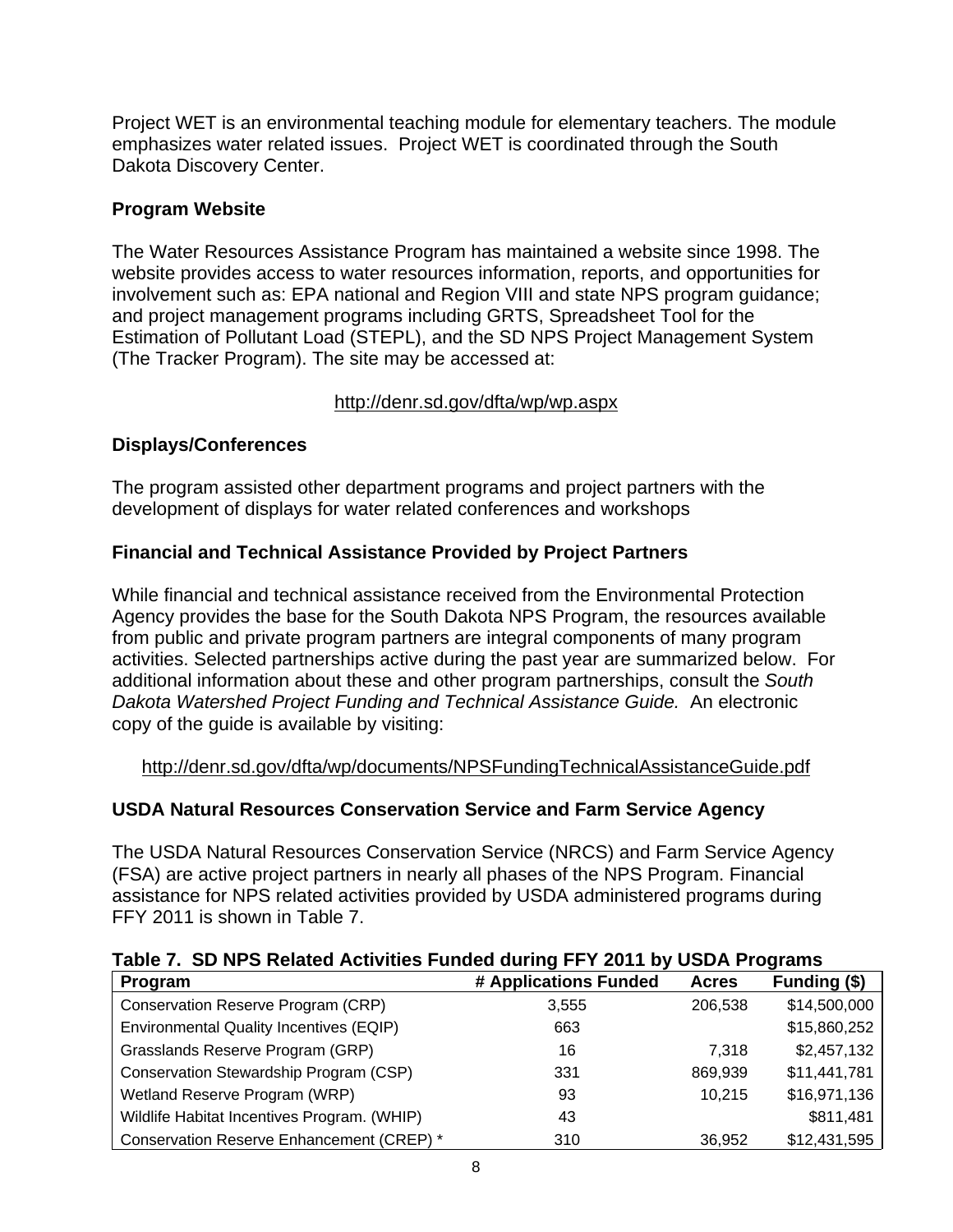\* The Conservation Reserve Enhancement Program (CREP) is administered by the USDA's Farm Service Agency, CREP is a "state-sponsored" Conservation Reserve Program designed for a specific geographic area that will address resource concerns identified by state partners.

The South Dakota CREP program was established in October 2009 and is managed by the South Dakota Game, Fish and Parks Department (GFP). The focus is on improving water quality, reducing soil erosion, and providing flood control all while creating additional pheasant nesting habitat in the James River Watershed. CREP participants will receive 40% higher rental rates than if they were to just enroll their land in CRP. Every acre enrolled in CREP will be open to public hunting and fishing.

## **US Geologic Survey**

The Geologic Survey provides technical assistance and water quality data to several South Dakota nonpoint source assessment and implementation projects, especially those that include large tracts of federal and tribal lands. The survey is also an active participant in planning and conducting the Eastern South Dakota Water Conference and the Black Hills South Dakota Hydrology Conference.

## **US Fish and Wildlife Service**

The US Fish and Wildlife Service (USFWS) provide technical and financial assistance to watershed projects for Best Management Practices (BMP) installation. This assistance centers primarily on cost share for practices related to managed grazing systems and wetland habitat development. The main USFWS programs providing funds for BMPs are Partners for Fish and Wildlife Program and North American Waterfowl Conservation Act. Commonly cost shared BMPs include grass seeding, cross fencing, multiple purpose ponds, and riparian exclusion fencing. They work with local project sponsors, DENR and EPA Region VIII staff to complete threatened and endangered species clearance and related implementation issues.

## **South Dakota BWNR/DENR Grant Assistance**

The South Dakota Board of Water and Natural Resources (BWNR) administers the Consolidated Water Facilities Construction Program (CWFCP). The program provides state grants and low interest loans for projects on the State Water Facilities Plan. NPS structural and construction BMPs such as animal waste management systems (AWMS) and shoreline stabilization are eligible for cost share funds through the program.

The BWNR has also provided Water Quality grant assistance to watershed projects from the Clean Water State Revolving Fund (CWSRF) Administrative Surcharge Fees. The Water Resources Assistance Program administers special appropriations from the department's Environment and Natural Resources (ENR) Fee Fund. These funds provide state assistance for the completion of TMDL assessments and related activities.

Projects awarded BWNR/DENR water quality grants during the reporting period are listed in Table 8.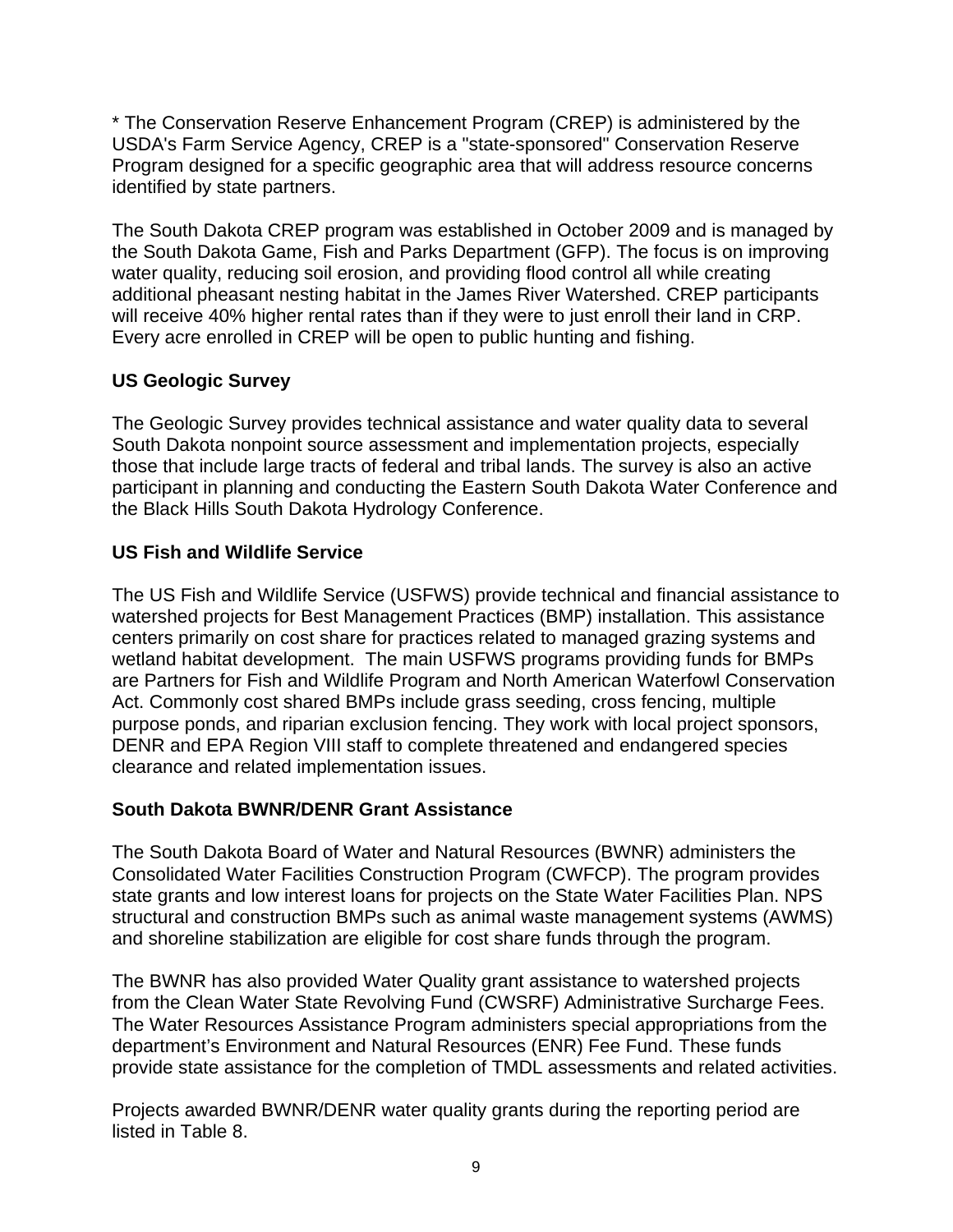| $10000$ of the $\sigma$ frequence $\sigma$ frequence $\sigma$ and $\sigma$ $\sigma$ and $\sigma$ and $\sigma$ is the following the first frequence of $\sigma$ |                       |                   |
|----------------------------------------------------------------------------------------------------------------------------------------------------------------|-----------------------|-------------------|
| <b>Project</b>                                                                                                                                                 | <b>Funding Source</b> | Grant Award (\$)  |
| Vermillion River Basin Segment 1                                                                                                                               | Consolidated          | \$65,000          |
| White River Hydro Simulation                                                                                                                                   | <b>ENR Fee Funds</b>  | \$8,150           |
| <b>SDSU Statewide Aquatic Macro Survey</b>                                                                                                                     | <b>ENR Fee Funds</b>  | \$9,525           |
|                                                                                                                                                                |                       | \$82,675<br>Total |

## **Table 8. NPS Projects Awarded Water Quality Grants during FFY 2011**

#### **South Dakota Clean Water State Revolving Fund (NPS Incentive Loan Program)**

The South Dakota Board of Water and Natural Resources administers the state's Clean Water State Revolving Fund (CWSRF) Loan program. In 2004, the board established a nonpoint source incentive rate for nonpoint source projects. Projects for traditional wastewater or storm water that include a nonpoint source component are eligible for the nonpoint source interest rate. The annual principal and interest payment is calculated for a loan at the current base SRF interest rates of 2.25 percent for loans with a term of 10 years or less, 3 percent for loans with a term of 11 to 20 years, and 3.25 percent for loans with a term greater than 20 years. Using the lower incentive interest rates of 1.25 percent, 2 percent, and 2.25 percent, respectively, a loan is sized using the annual payment previously calculated. The difference in the two loan principal amounts is the amount of funding available for the NPS component of the project.

Since its inception, five NPS project sponsors have used the NPS incentive program rate in partnership with municipalities. In FFY 2011, two new CWSRF NPS Incentive Loans were awarded to the City of Sioux Falls. Additionally, a \$200,000 loan was awarded to the Belle Fourche Irrigation District. The entire loan is in principal forgiveness, so there will be no repayment amount on the loan. The funding will assist irrigators in converting from flood irrigation to sprinkler irrigation. Doing so will reduce the amount of return flow carrying sediment into the Belle Fourche River. The NPS projects and loan amounts are shown in Table 9.

| Table 9. CWSRF NPS Loans |
|--------------------------|
|--------------------------|

| Project                                                | <b>Municipality</b>           | <b>SRF Loan</b> |
|--------------------------------------------------------|-------------------------------|-----------------|
| <b>FFY 2005</b>                                        |                               |                 |
| Brown County Water Quality Improvement Project         | City of Aberdeen              | \$1,156,259     |
| Central Big Sioux Watershed Project - Segment I        | City of Sioux Falls           | \$4,374,985     |
| <b>FFY 2006</b>                                        |                               |                 |
| Upper Big Sioux River Watershed Project -Segment IV    | City of Watertown             | 113,985<br>S    |
| <b>FFY 2007</b>                                        |                               |                 |
| Upper Big Sioux River Watershed Project - Segment V    | City of Watertown             | 139,952<br>\$   |
| <b>FFY 2009</b>                                        |                               |                 |
| Firesteel Creek / Lake Mitchell Watershed Project      | City of Mitchell              | 148,523<br>S    |
| <b>FFY 2011</b>                                        |                               |                 |
| Central Big Sioux Watershed Project - Segment 2        | City of Sioux Falls           | \$1,901,014     |
| Belle Fourche River Implementation Project - Segment 5 | <b>BF Irrigation District</b> | 200,000<br>S.   |
|                                                        | Total                         | \$8,034,718     |

Aberdeen used the funding to reduce sediment and nutrient loadings to the Elm River. The Elm River is the primary source of the city's drinking water supply. BMPs implemented include animal waste management systems, managed grazing, and shoreline stabilization.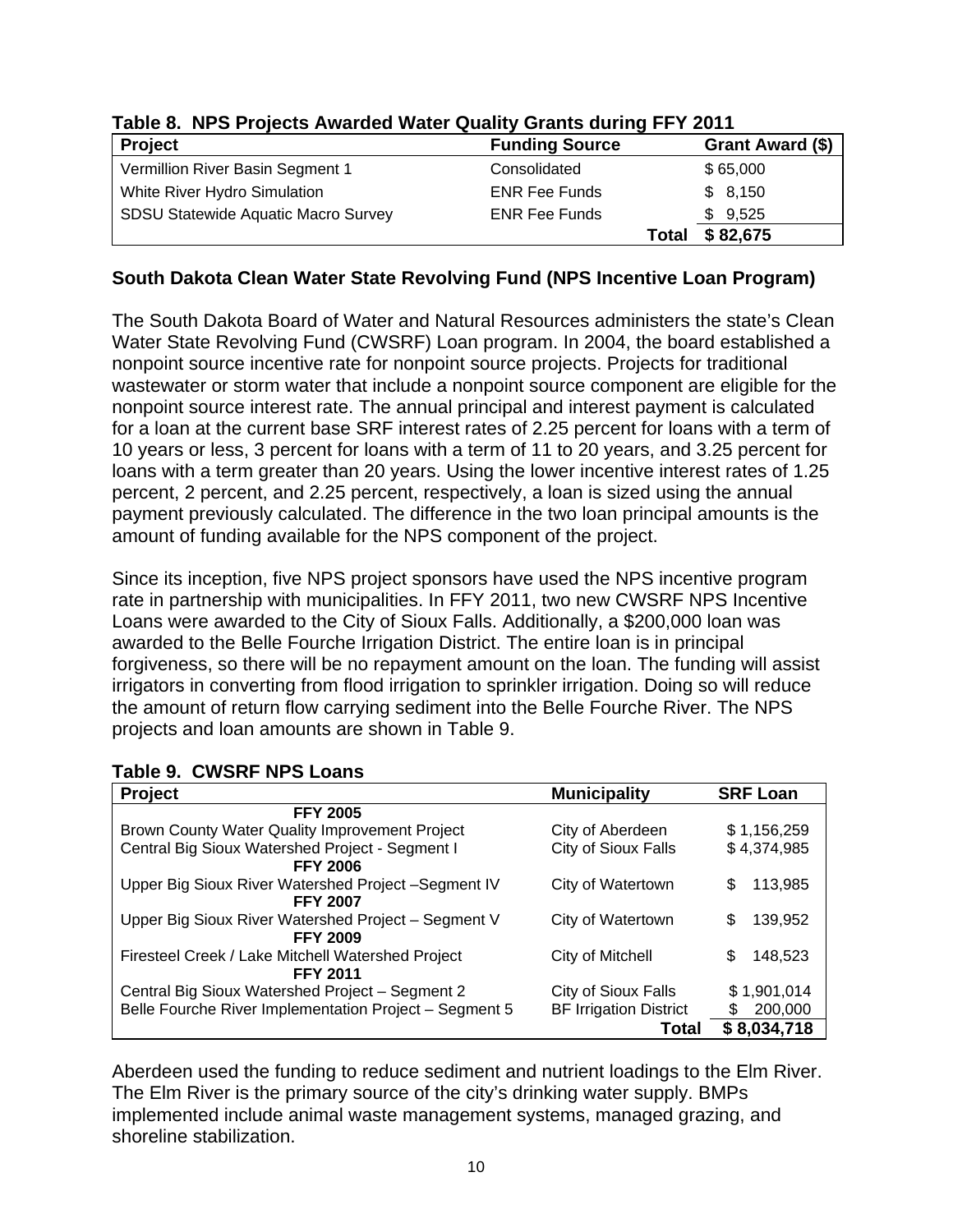Sioux Falls obtained the funds to install animal waste management systems, riparian buffers, and shoreline stabilization along the Big Sioux River and major tributaries within the city and north to the Moody County line. The buffers and animal waste systems will protect the city's water supply by reducing fecal coliform and sediment loadings.

Watertown used the loan funds to reduce sediment and nutrient loadings to the Upper Big Sioux River, Lake Kampeska, and Pelican Lake.

Mitchell used the funds to reduce sedimentation in Lake Mitchell by implementing shoreline stabilization.

#### **South Dakota Department of Agriculture**

The South Dakota Department of Agriculture (SDDA) provides state funds to conservation districts for the installation of conservation BMPs through the South Dakota Resource Conservation Grants Program.

During this reporting period, SDDA awarded \$809,404 in grant funds to 24 projects. Many of these projects include NPS related activities.

#### **South Dakota Department of Game, Fish, and Parks (GFP)**

The South Dakota Department of Game, Fish, and Parks (GFP) assistance programs accessed by projects are similar to those offered by the USFWS and center mainly on managed grazing and wetlands. For a description of the programs and practices cost shared, visit:

http://gfp.sd.gov/wildlife/private-land/default.aspx

#### **Other Partnerships**

DENR maintains partnerships with several other agencies and organization in addition to those discussed previously. A comprehensive list of partners is included in the December 2007 revision of the South Dakota NPS Management Plan.

#### **319 Grant Match**

Nonfederal match of 40 percent of project expenditures is required for Section 319 grants. South Dakota takes a conservative approach to approving nonfederal match submitted by its project partners. As much of the match comes from the construction and implementation of BMPs, a large proportion of the match requirement for many projects is documented during the later phases of a project. See Appendix E for a summary of nonfederal match documented for each of the department's 319 grants.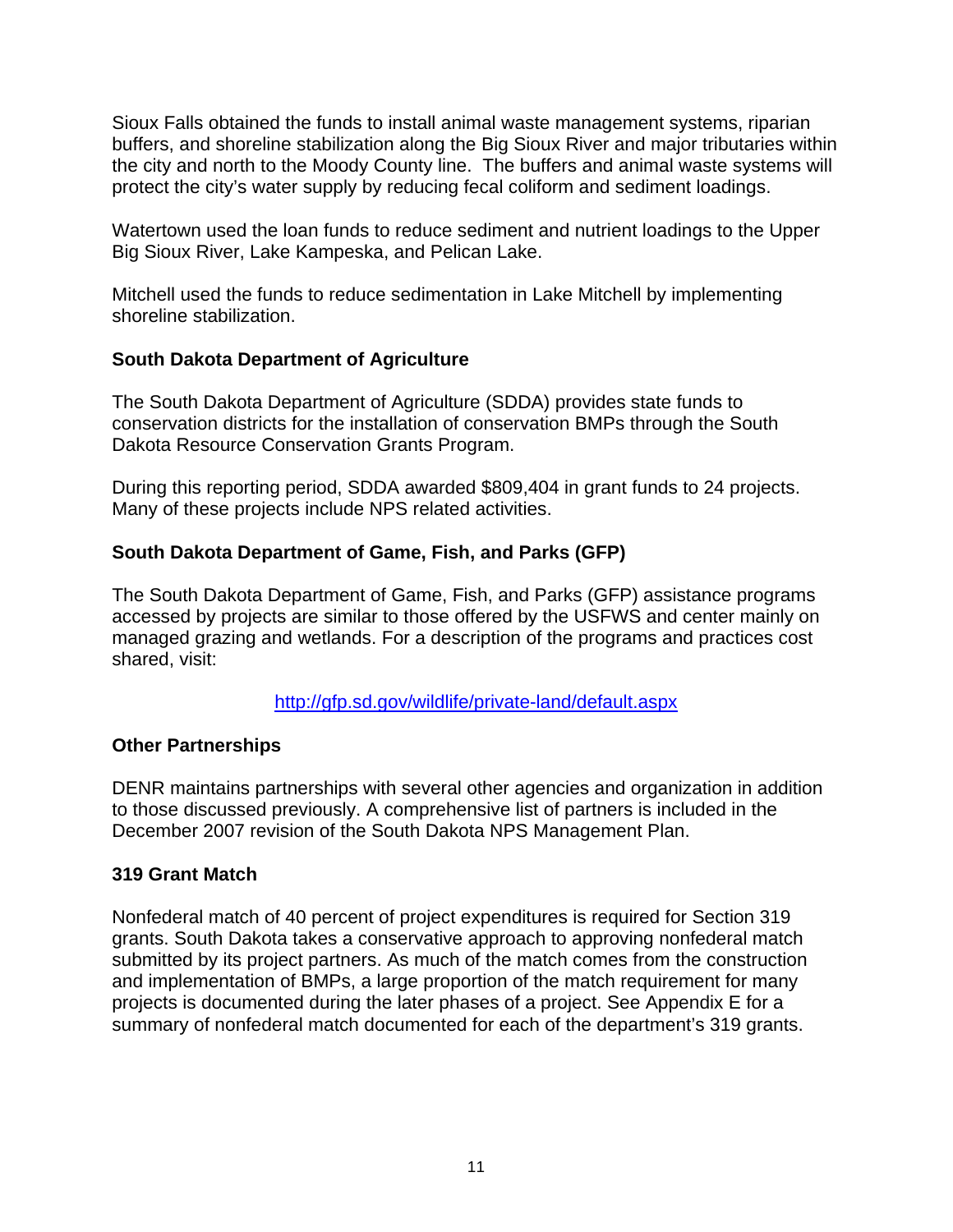#### **Water Quality Improvements**

The South Dakota NPS Program considers quantification of load reductions and resultant water quality improvements essential to evaluating project goal attainment and reaching the TMDLs established for priority waterbodies. The quantification process uses a combination of modeling and water quality sample results. Commonly used models include Revised Universal Soil Loss Equation (RUSLE 2), Annualized Agricultural Nonpoint Source (AnnAGNPS), and Spreadsheet Tool for the Estimation of Pollutant Load (STEPL).

DENR adopted STEPL as the primary load reduction estimation model for reporting annual and cumulative load reductions in GRTS in FFY 2007.

Annual load reductions/water quality improvements documented are entered in GRTS. Load reductions for waterbodies located in project areas during FFY 2011 were 333,134 pounds of nitrogen, 108,433 pounds of phosphorous, and 68,597 tons of sediment.

| <b>Project Name</b>                                | <b>Nitrogen</b><br>(lbs.) | <b>Phosphorous</b><br>(Ibs.) | <b>Sediment</b><br>(Tons) |
|----------------------------------------------------|---------------------------|------------------------------|---------------------------|
| 303(d) Watershed Planning and Assistance Segment 2 | 13,507                    | 7,677                        | 2,250                     |
| Belle Fourche River Watershed Imp Segment 4        |                           |                              | 2,255                     |
| <b>Brown County Implementation Segment 2</b>       | 871                       | 579                          | 155                       |
| Central Big Sioux River (Interim) Project          | 28,240                    | 10,870                       | 20,763                    |
| Grassland Management & Planning Segment 3          | 17,491                    | 3,264                        | 1,968                     |
| <b>James River CREP Total</b>                      | 144,520                   | 48,602                       | 32,580                    |
| Lake Poinsett Watershed Imp Segment 2              | 1,819                     | 3,153                        | 573                       |
| Lewis and Clark Watershed Implementation Segment 2 | 35,593                    | 9,235                        | 797                       |
| Lewis and Clark Watershed Implementation Segment 3 | 32,645                    | 7,519                        | 576                       |
| Lower Big Sioux River Imp. Segment2                | 9,973                     | 3,771                        | 2,781                     |
| Lower James River Watershed Imp Segment 2          | 19,242                    | 4,432                        | 29                        |
| NE Glacial Lakes Imp. Segment 2                    | 1,883                     | 492                          | 515                       |
| Upper Big Sioux River Watershed Imp. Segment 5     | 286                       | 72                           | 18                        |
| Vermilion Basin Watershed Imp. Segment 1           | 17,599                    | 6,231                        | 4,849                     |
| <b>Totals</b>                                      | 323,669                   | 105,897                      | 70,109                    |

#### **Table 10. Load Reductions for Projects during FFY 2011**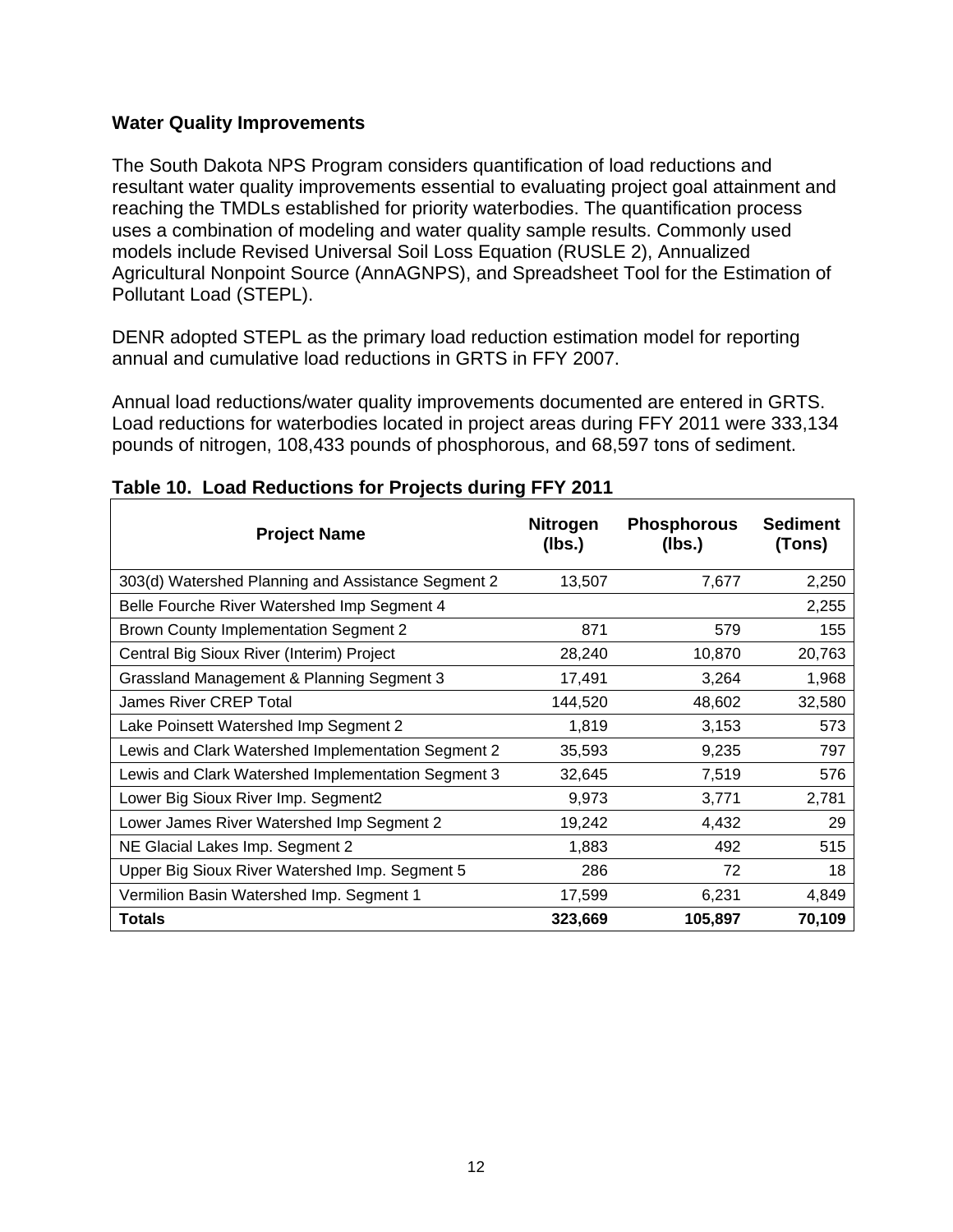## Appendix A

# **Open NPS Projects Funded by Previous Section 319 Grants by River Basin**

| <b>River Basin</b>                   | <b>Project</b>                                                  |  |  |
|--------------------------------------|-----------------------------------------------------------------|--|--|
| <b>Bad River</b>                     | None                                                            |  |  |
| <b>Belle Fourche River</b>           | Belle Fourche River Watershed Management - Segment 4 & 5        |  |  |
| <b>Big Sioux River</b>               | Central Big Sioux River Watershed Implementation - Segment 2    |  |  |
|                                      | East Dakota Riparian Area Protection Segment 1                  |  |  |
|                                      | NE Glacial Lakes Watershed Improvement - Segment 1 & 2          |  |  |
|                                      | Sioux Falls Big Sioux River TMDL                                |  |  |
|                                      | Lower Big Sioux River Implementation - Segment 2                |  |  |
|                                      | Lake Poinsett Watershed Project - Segment 2                     |  |  |
|                                      | Upper Big Sioux River Implementation - Segment 5                |  |  |
| <b>Cheyenne River</b>                | Lower Cheyenne TMDL Assessment - Segment 2                      |  |  |
|                                      | Spring Creek Watershed Implementation - Segment 1               |  |  |
| <b>Grand River</b>                   | <b>None</b>                                                     |  |  |
| <b>James River</b>                   | Brown County Water Quality Improvement Segment 2                |  |  |
|                                      | Lower James River Implementation - Segment 1 & 2                |  |  |
|                                      | <b>Upper James River Assessment</b>                             |  |  |
| <b>Minnesota River</b>               | <b>None</b>                                                     |  |  |
| <b>Missouri River</b>                | Lewis and Clark Watershed Implementation Project -Segment 2 & 3 |  |  |
| <b>Red River</b>                     | <b>None</b>                                                     |  |  |
| <b>Vermillion River</b>              | Vermillion River Basin Implementation - Segment 1               |  |  |
| <b>White River</b>                   | <b>None</b>                                                     |  |  |
| <b>Statewide / Regional Projects</b> | Grassland Management & Planning - Segment 2 & 3                 |  |  |
|                                      | SD NPS Information & Education Partnership - Segment 2 & 3      |  |  |
|                                      | 303(d) Watershed Planning and Assistance - Segment 2            |  |  |
|                                      | <b>Black Hills Stream Temperature Assessment</b>                |  |  |
|                                      | Impacts of Winter Manure Spreading                              |  |  |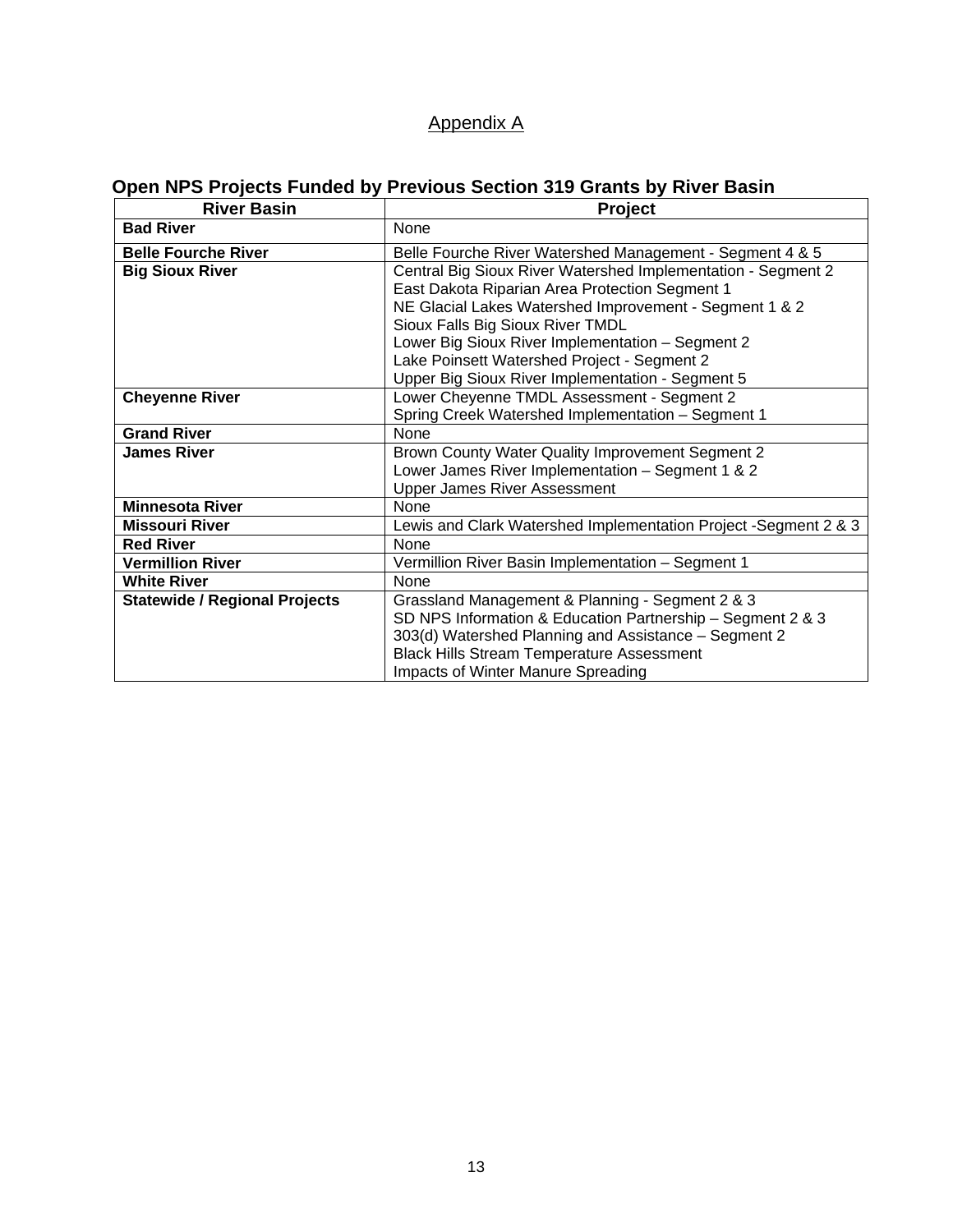## Appendix B

#### **Completed Section 319 Projects by River Basin**

| <b>River Basin</b>         | Project                                                              |  |  |
|----------------------------|----------------------------------------------------------------------|--|--|
| <b>Bad River</b>           | Bad River Water Quality Project (Phase II)                           |  |  |
|                            | Bad River Water Quality Project (Phase III)                          |  |  |
|                            | Hayes and Waggoner Lakes TMDL                                        |  |  |
|                            | <b>Upper Bad River Demonstration</b>                                 |  |  |
| <b>Belle Fourche River</b> | Bear Butte Creek Riparian Demonstration                              |  |  |
|                            | <b>Belle Fouche River Assessment</b>                                 |  |  |
|                            | Belle Fourche River Watershed Management Plan (Segments 1, 2, & 3)   |  |  |
| <b>Big Sioux River</b>     | <b>Bachelor Creek Assessment</b>                                     |  |  |
|                            | Bachelor Creek Hydrologic Unit                                       |  |  |
|                            | <b>Big Sioux Bank Stability</b>                                      |  |  |
|                            | <b>Big Sioux TMDL Through Sioux Falls</b>                            |  |  |
|                            | <b>Big Sioux Well Head Protection</b>                                |  |  |
|                            | <b>Blue Dog Lake Assessment</b>                                      |  |  |
|                            | Blue dog Lake Watershed Improvement                                  |  |  |
|                            | Central Big Sioux River Implementation Segment 1                     |  |  |
|                            | Central Big Sioux River (Interim) Project                            |  |  |
|                            | Deuel County Lakes Implementation                                    |  |  |
|                            | Enemy Swim Lake Implementation                                       |  |  |
|                            | Lake Campbell Watershed Restoration                                  |  |  |
|                            | Lakes Cochrane/Oliver Watershed Improvement                          |  |  |
|                            | Lakes Herman/Madison/Brant Implementation                            |  |  |
|                            | Lake Kampeska Watershed                                              |  |  |
|                            | Lake Norden/Lake Albert/Lake St. John Assessment                     |  |  |
|                            | Lake Poinsett Watershed                                              |  |  |
|                            | Lower Big Sioux River Implementation Segment 1                       |  |  |
|                            | Northeast Glacial Lakes Segment 1<br><b>Pickerel Lake Protection</b> |  |  |
|                            | Roy Lake Assessment                                                  |  |  |
|                            | Upper Big Sioux River Watershed Segments I, II, III & IV             |  |  |
|                            | Wall Lake Watershed Project                                          |  |  |
|                            | Wall Lake Post Project Assessment                                    |  |  |
| <b>Cheyenne River</b>      | Cheyenne River Phase I TMDL Assessment                               |  |  |
|                            | Foster Creek Riparian Demonstration - Stanley Co.                    |  |  |
|                            | Lower Cheyenne River TMDL Assessment - Phase I                       |  |  |
|                            | Lower Cheyenne River TMDL Assessment 2                               |  |  |
|                            | <b>Piedmont Valley Assessment</b>                                    |  |  |
|                            | Rapid City Storm Water                                               |  |  |
| <b>Grand River</b>         | Shadehill Lake Protection Staffing & Support                         |  |  |
| <b>James River</b>         | Clear Lake Assessment - Marshall Co.                                 |  |  |
|                            | Cottonwood & Louise TMDL                                             |  |  |
|                            | Elm Lake Implementation Project                                      |  |  |
|                            | Firesteel Creek/Lake Mitchell Watershed Project - Segment 1 & 2      |  |  |
|                            | Foster Creek Riparian Demonstration - Beadle Co.                     |  |  |
|                            | Jones Lake/ Rose Hill Lake TMDL                                      |  |  |
|                            | Jones Lake/Rose Hill Lake Watershed Implementation                   |  |  |
|                            | Lake Byron Watershed                                                 |  |  |
|                            | Lakes Cottonwood and Louis Implementation                            |  |  |
|                            | Lake Faulkton Watershed Implementation                               |  |  |
|                            | Lake Hanson / Pierre Creek Implementation                            |  |  |
|                            | Lake Mitchell Watershed Assessment                                   |  |  |
|                            | Lake Redfield Restoration                                            |  |  |
|                            | Lower James River Assessment                                         |  |  |
|                            | Lower James River Implementation Segment 1                           |  |  |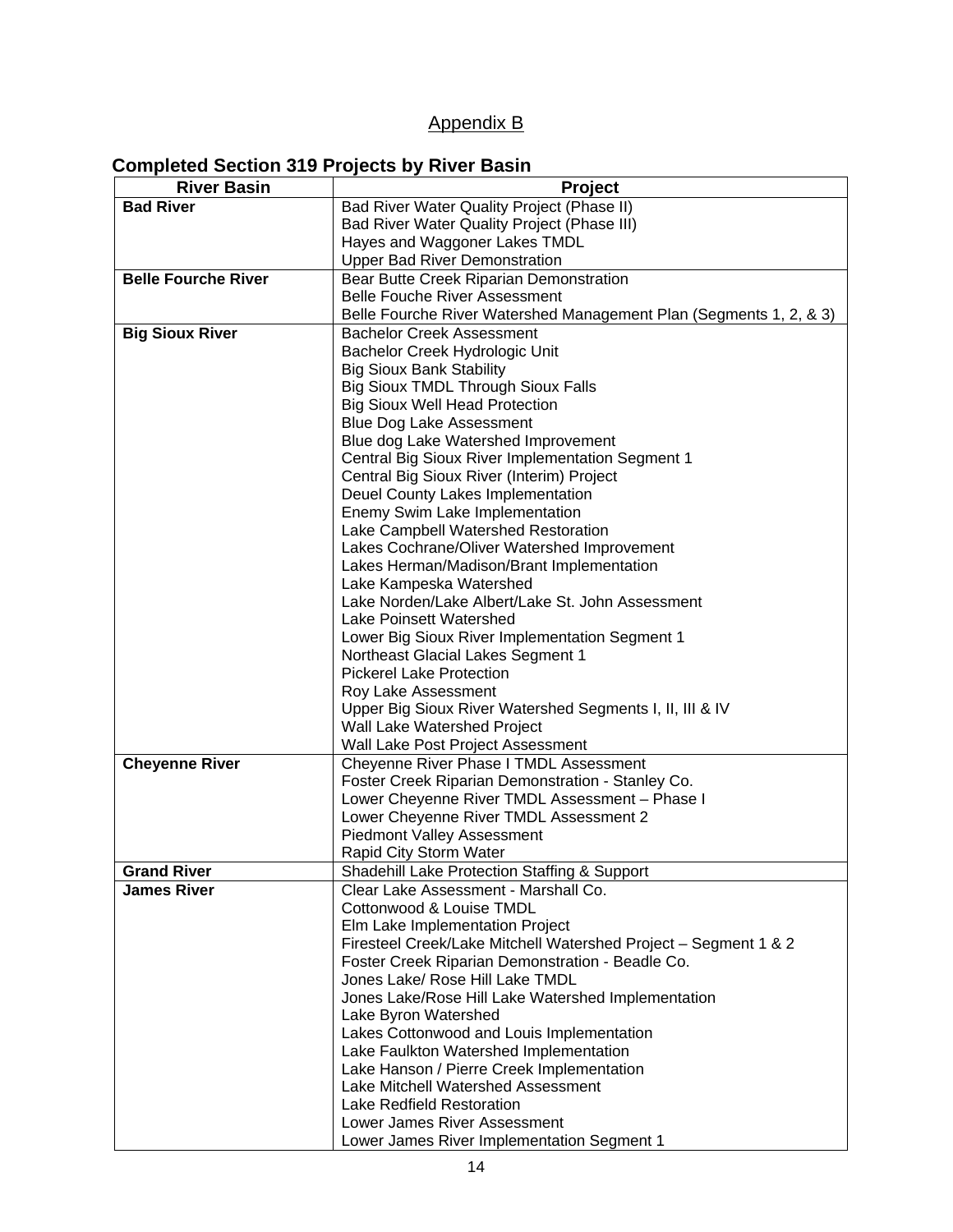|                           | Loyalton and Cresbard Lakes TMDL                              |  |  |
|---------------------------|---------------------------------------------------------------|--|--|
|                           | Mina Lake Water Quality Assessment                            |  |  |
|                           | <b>Moccasin Creek TMDL</b>                                    |  |  |
|                           | Ravine Lake Watershed                                         |  |  |
|                           | <b>Richmond Lake Watershed</b>                                |  |  |
|                           | <b>Richmond Lake Assessment</b>                               |  |  |
|                           | Twin Lakes/Wilmarth Lake Assessment                           |  |  |
|                           | Upper Snake Creek Implementation - Segment 1                  |  |  |
|                           | White Lake Dam TMDL                                           |  |  |
| <b>Missouri River</b>     | <b>Burke Lake Assessment</b>                                  |  |  |
|                           |                                                               |  |  |
|                           | <b>Burke Lake Restoration</b>                                 |  |  |
|                           | Lewis and Clark Implementation Segment 1 & 2                  |  |  |
|                           | <b>Medicine Creek Assessment</b>                              |  |  |
|                           | Medicine Creek Watershed Project - Segment 1                  |  |  |
|                           | Okobojo Creek Watershed Assessment                            |  |  |
|                           | Pocasse / Campbell Watershed Assessment                       |  |  |
|                           | South Central Lakes Watershed Assessment                      |  |  |
|                           | Spring Creek Implementation (Campbell Co.) Segment 1          |  |  |
| <b>Red River</b>          | Lake Traverse Watershed Assessment                            |  |  |
| <b>Vermillion River</b>   | Kingsbury County Lakes Assessment                             |  |  |
|                           | Kingsbury Lakes Implementation                                |  |  |
|                           | Swan Lake Restoration                                         |  |  |
|                           | Turkey Ridge Creek Implementation - Segment 1                 |  |  |
|                           | Vermillion River Basin Assessment                             |  |  |
| <b>White River</b>        | White River Phase I Assessment                                |  |  |
|                           | Little White River TMDL Assessment                            |  |  |
| <b>Statewide/Regional</b> | <b>Abandoned Well Sealing</b>                                 |  |  |
| <b>Projects</b>           | Animal Waste Management I & II                                |  |  |
|                           | Animal Nutrient Management Team III & IV                      |  |  |
|                           | Animal Waste Team (Buffer salesmen)                           |  |  |
|                           | <b>Black Hills Stream Temperature Assessment</b>              |  |  |
|                           | <b>Bootstraps</b>                                             |  |  |
|                           | <b>Buffer Planning and Assistance</b>                         |  |  |
|                           | Coordinated Resource Management I & II                        |  |  |
|                           | East River Area Riparian Demonstration I & II                 |  |  |
|                           | East River Riparian Grazing I                                 |  |  |
|                           | Evaluating Phosphorus Loss on a Watershed                     |  |  |
|                           | Grassland Management and Planning Segment 1 & 2               |  |  |
|                           | <b>Evaluating Vegetative Treatment Areas</b>                  |  |  |
|                           | <b>Ground Water Monitoring Network</b>                        |  |  |
|                           | Manure Management Based on Soil Phosphorus                    |  |  |
|                           | Manure Management Based on Soil Phosphorus - Additional Soils |  |  |
|                           | Nitrogen & Pesticides in Ground Water                         |  |  |
|                           | Nonpoint Source Information & Education 1989                  |  |  |
|                           | Nonpoint Source Information & Education 1994                  |  |  |
|                           | Nonpoint Source Information & Education 1996                  |  |  |
|                           | Nonpoint Source Information & Education 1998                  |  |  |
|                           |                                                               |  |  |
|                           | Nonpoint Source Information & Education 2004 Segment 1        |  |  |
|                           | Nonpoint Source Information & Education 2007 Segment 2        |  |  |
|                           | Precision Manure Management to Improve WQ                     |  |  |
|                           | <b>Rainfall Simulator</b>                                     |  |  |
|                           | Reference Site Validation & Bio-monitoring                    |  |  |
|                           | <b>Riparian Grazing Workshop</b>                              |  |  |
|                           | South Dakota Association of Conservation Districts            |  |  |
|                           | 303(d) Watershed Planning & Assistance Segment 1              |  |  |
|                           | South Dakota Lake Protection                                  |  |  |
|                           | <b>Statewide Lake Assessment</b>                              |  |  |
|                           | <b>Wetlands Education Project</b>                             |  |  |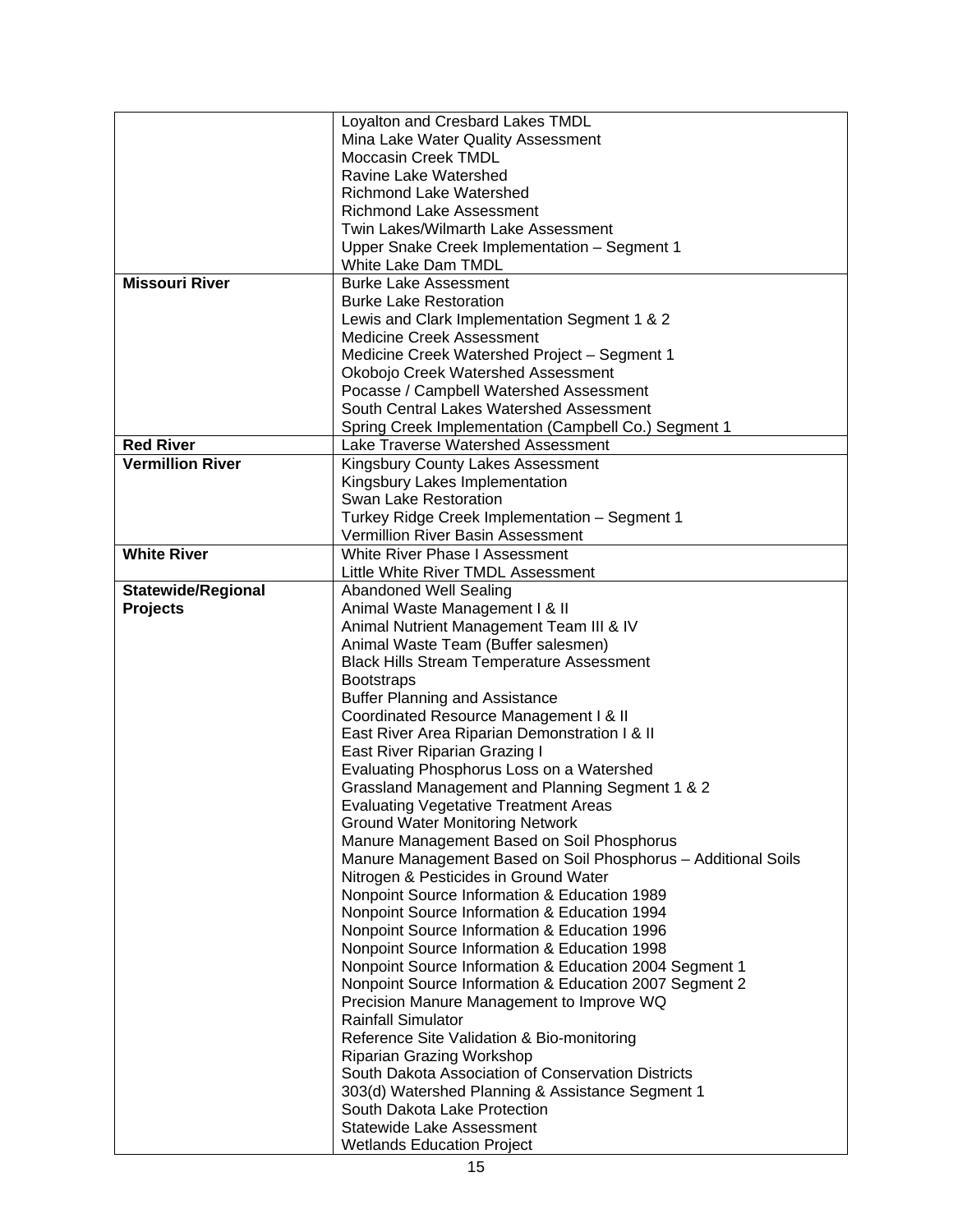## Appendix C

## **Completed 604(b) Projects by River Basin**

| <b>Bad River Basin</b>           | <b>Bad River Phase IA</b>                                                                |
|----------------------------------|------------------------------------------------------------------------------------------|
|                                  | <b>Bad River Phase IB</b>                                                                |
| <b>Belle Fourche River Basin</b> | Belle Fourche River TMDL Project                                                         |
|                                  | Streambank Erosion Assessment-Upper Whitewood Creek                                      |
|                                  | Whitewood Creek Streambank Assessment Project                                            |
|                                  | Whitewood Creek Watershed Project Planning                                               |
|                                  | Whitewood Creek Bacterial Source Tracking                                                |
| <b>Big Sioux River Basin</b>     | Bacterial Source Tracking and Lower Big Sioux TMDL                                       |
|                                  | <b>Big Sioux Aquifer Protection Project</b>                                              |
|                                  | <b>Big Sioux Aquifer Study</b>                                                           |
|                                  | Big Sioux River Bank Stabilization Demonstration Project                                 |
|                                  | Big Sioux River Riparian Assessment (Moody/Minnehaha)                                    |
|                                  | Covell Lake TMDL (Combined with Sioux Falls Big Sioux River TMDL                         |
|                                  | Project)                                                                                 |
|                                  | Pelican Lake Control Structure Feasibility                                               |
|                                  | Lake Alvin/Nine Mile Creek TMDL                                                          |
|                                  | Lake Campbell (Brookings County Post Implementation Assessment)                          |
|                                  | Lakes Herman, Madison, Brandt Project Planning                                           |
|                                  | Lake Poinsett Project Planning and Design                                                |
|                                  | North Central Big Sioux /Oakwood Lake TMDL                                               |
|                                  | <b>Upper Big Sioux Watershed AGNPS</b>                                                   |
| <b>Cheyenne River Basin</b>      | Develop NPS BMPs Western Pennington Co. Drainage District                                |
|                                  | Galena Fire Project                                                                      |
|                                  | Rapid Creek and Aquifer Assessment Project                                               |
|                                  | Rapid Creek NPS Assessment Project                                                       |
|                                  | Rapid Creek Stormwater Impact Prioritization                                             |
|                                  | Custer State Parks Lakes Assess. Report Preparation                                      |
|                                  | <b>Spring Creek Bacterial Source Tracking</b>                                            |
| <b>Grand River Basin</b>         | <b>Grand River Watershed TMDL</b>                                                        |
| <b>James River Basin</b>         | <b>Broadland Creek Watershed Study</b>                                                   |
|                                  | Firesteel Creek/Lake Mitchell WQ Needs Assessment                                        |
|                                  | James River TMDL Project                                                                 |
|                                  | Landowner Survey                                                                         |
|                                  | Lake Faulkton Assessment Project                                                         |
|                                  | Lake Louise Water Quality Monitoring                                                     |
|                                  | Mina Lake Water Quality Project                                                          |
|                                  | Ravine Lake Diagnostic/Feasibility Study                                                 |
|                                  | Turtle Creek/Lake Redfield Landowner Survey<br>Wylie Pond/ Moccasin Creek Watershed TMDL |
| <b>Minnesota River Basin</b>     |                                                                                          |
|                                  | Blue Dog Lake/Enemy Swim Septic Leachate Survey                                          |
|                                  | Fish Lake Water Level and Quality Study<br>Lake Cochrane/Oliver TMDL                     |
|                                  | Lake Hendricks Restoration Assessment                                                    |
|                                  | Lake Traverse/Little Minnesota River Land Inventory                                      |
| <b>Missouri River Basin</b>      | Burke Lake Diagnostic/Feasibility Study                                                  |
|                                  | Lake Andes Watershed Treatment Project                                                   |
|                                  | Lake Pocasse/Lake Campbell/Spring Creek TMDL                                             |
|                                  | Lewis and Clark TMDL Project                                                             |
|                                  | Platte Lake Planning                                                                     |
|                                  | Randall RC&D Implementation Planning                                                     |
| <b>Vermillion River Basin</b>    | Turkey Ridge Creek Watershed Assessment Project                                          |
|                                  | Vermillion River Basin Watershed Planning                                                |
|                                  | West Yankton Sanitary Sewer Survey                                                       |
| <b>White River Basin</b>         | White River Preservation Project                                                         |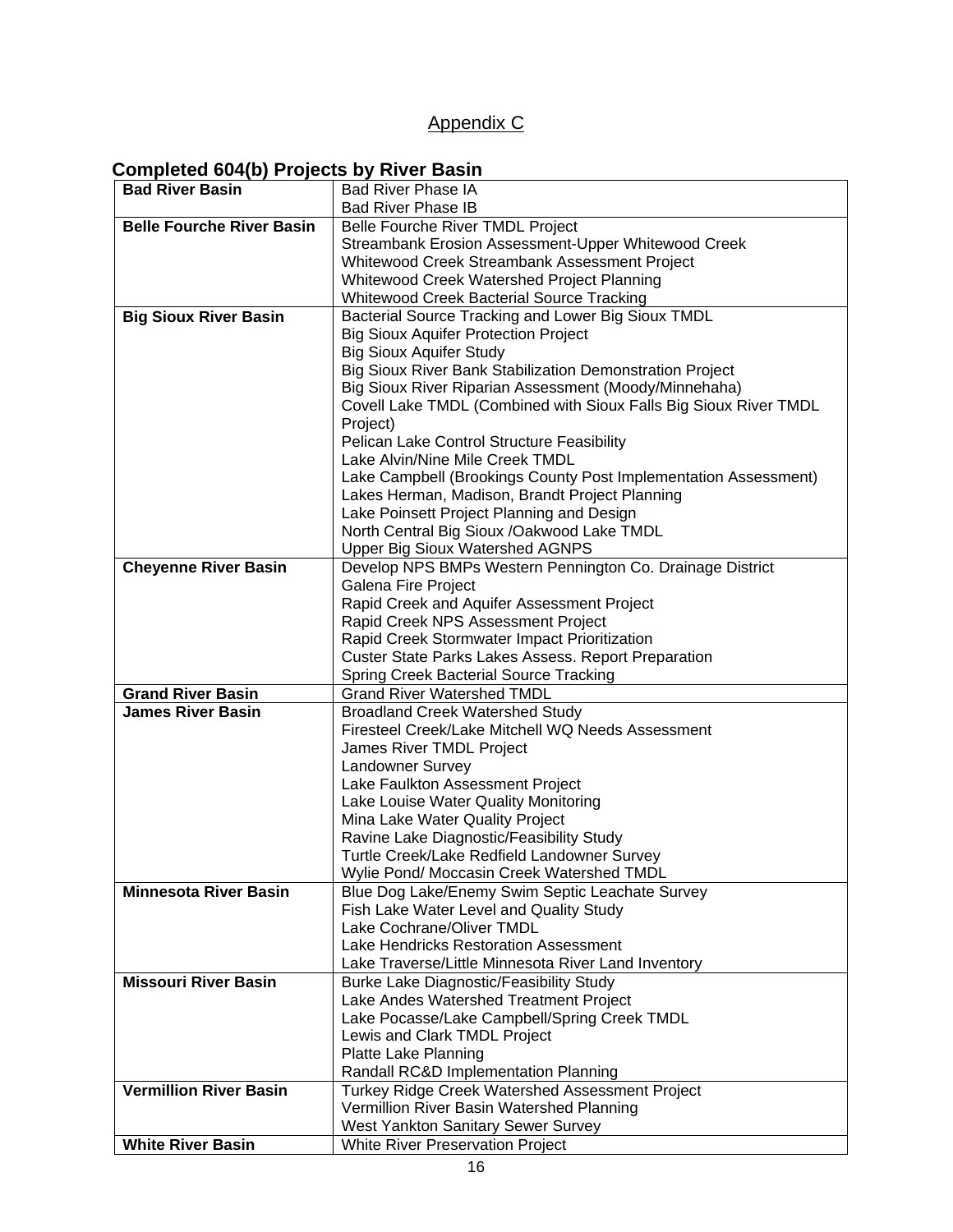|                  | White River Watershed Data Collection Project                       |  |  |
|------------------|---------------------------------------------------------------------|--|--|
| <b>Statewide</b> | Bacterial Source Typing: Sample Preparation and Analysis Assessment |  |  |
|                  | Project                                                             |  |  |
|                  | Black Hills & Eastern SD Taxonomic analysis of 2007 & 2008 samples  |  |  |
|                  | Black Hills Biological Sampling - 2006 samples                      |  |  |
|                  | Black Hills Biological Sampling - 2007 samples                      |  |  |
|                  | Black Hills Biological Sampling - 2008 samples                      |  |  |
|                  | Black Hills Biological Sampling - 2009 and 2010 samples             |  |  |
|                  | <b>Chemical Containment</b>                                         |  |  |
|                  | Demonstrate Slash Pile Use Control Erosion on Fragile Soils         |  |  |
|                  | <b>Detention Cell Demonstration Project</b>                         |  |  |
|                  | Digitize Soils Maps for South Dakota                                |  |  |
|                  | East River Riparian Demonstration Project                           |  |  |
|                  | <b>Forestry BMP Pamphlet</b>                                        |  |  |
|                  | <b>Groundwater Protection Project</b>                               |  |  |
|                  | Livestock Waste Management Handbook                                 |  |  |
|                  | Local WQ Planning Through Hydrologic Unit Planning                  |  |  |
|                  | North Central RC&D HU Implementation                                |  |  |
|                  | Pesticide and Fertilizer Groundwater Study                          |  |  |
|                  | Pesticide and Nitrogen Program                                      |  |  |
|                  | Riparian Area Forestry Project]\                                    |  |  |
|                  | <b>Statewide Mercury TMDL Project</b>                               |  |  |
|                  | <b>Stockgrowers Speaker</b>                                         |  |  |
|                  | Taxonomic Identification & Enumeration of Biological Samples        |  |  |
|                  | Terry Redlin Institute Wetlands Education Project                   |  |  |
|                  | Water Quality Study of SD Glacial Lakes and Wetlands                |  |  |
|                  | Wetland Assessment for the Nonpoint Source Program                  |  |  |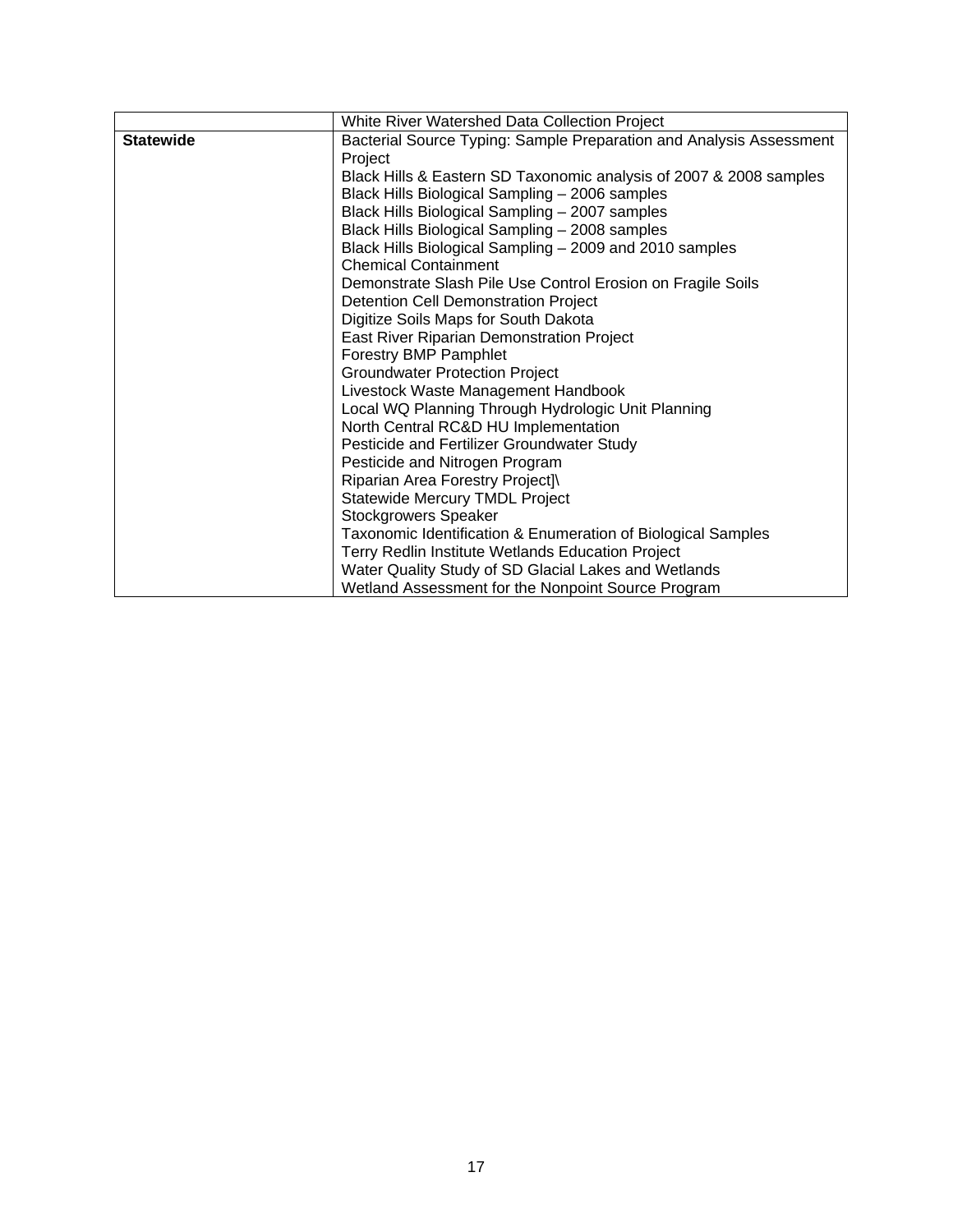#### Appendix D

## **Closed Projects Supported Using 106 Grant Financial Assistance**

**Project**  Center Lake Report Writing Cottonwood Creek Watershed TMDL Assessment Digital Line Graphs Digitized SD Soil Survey Equipment for Lower Big Sioux and Spring Creek Assessment Fish Lake/Lake Alice Assessment Gauging Equipment Gauging Stations Lake Hanson Assessment Project Lewis and Clark Watershed Assessment Lower Cheyenne River TMDL Assessment – Phase I Lower James River TMDL Assessment Mercury Sampling Missouri River Monitoring Remote Sensing – AGNPS Crop Layers School – Bullhead Watershed Assessment - TMDL Spring Creek/Sheridan Lake Assessment Statewide Lakes Assessment (2002 – 2006) Statistics Training Course Upper Cheyenne River TMDL Upper Rapid Creek Assessment